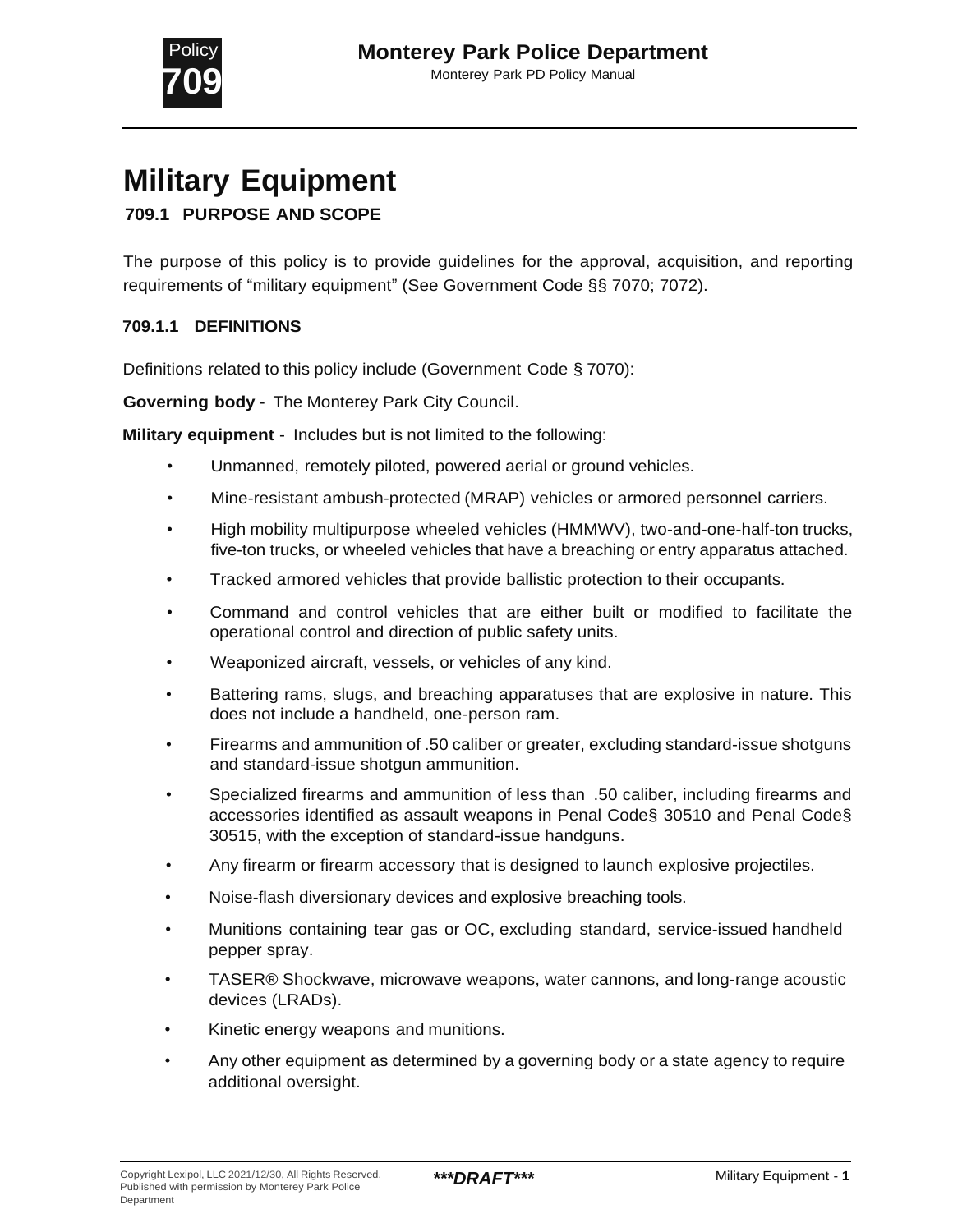Monterey Park PD Policy Manual

#### **709.2 APPROVAL OF THE GOVERNING BODY**

The Chief of Police or his/her authorized designee shall seek approval for this policy from the governing body in the form of an ordinance adopting the policy. As part of the approval seeking process, the Chief of Police, or his/her authorized designee, will submit the proposed military equipment policy to the governing body and make it available on the Department website at least 30 days prior to any public hearing concerning the military equipment at issue (Government Code § 7071).

The governing body must approve the policy prior to the Department or its members engaging in any of the following (Government Code § 7071):

- (a) Requesting military equipment made available by the U.S. Department of Defense pursuant to 10 USC § 2576a.
- (b) Seeking funds for military equipment, including but not limited to applying for a grant, soliciting or accepting private, local, state, or federal funds, in-kind donations, or other donations or transfers.
- (c) Acquiring military equipment either permanently or temporarily, including by borrowing or leasing.
- (d) Collaborating with another law enforcement agency in the deployment or other use of military equipment within the jurisdiction of this department.
- (e) Using any new or existing military equipment for a purpose, in a manner, or by a person not previously approved by the governing body.
- (f) Soliciting or responding to a proposal for, or entering into an agreement with, any other person or entity to seek funds for, apply to receive, acquire, use, or collaborate in the use of military equipment.
- (g) Acquiring military equipment through any means not provided above.

#### **709.3 POLICY**

The acquisition of military equipment and its deployment in our communities may impact the public's safety and welfare. The public has a right to know about any funding, acquisition, or use of military equipment by local government officials, as well as a right to participate in any government agency's decision to fund, acquire, or use such equipment. Decisions whether and how to fund, acquire, or use military equipment will be made with strong consideration for the public's welfare, safety, civil rights, and civil liberties and also account for the public's input.

It is the policy of the Monterey Park Police Department that there are legally enforceable safeguards, including transparency, oversight, and accountability measures in place to protect the public's welfare, safety, civil rights, and civil liberties before military equipment is funded, acquired, or used.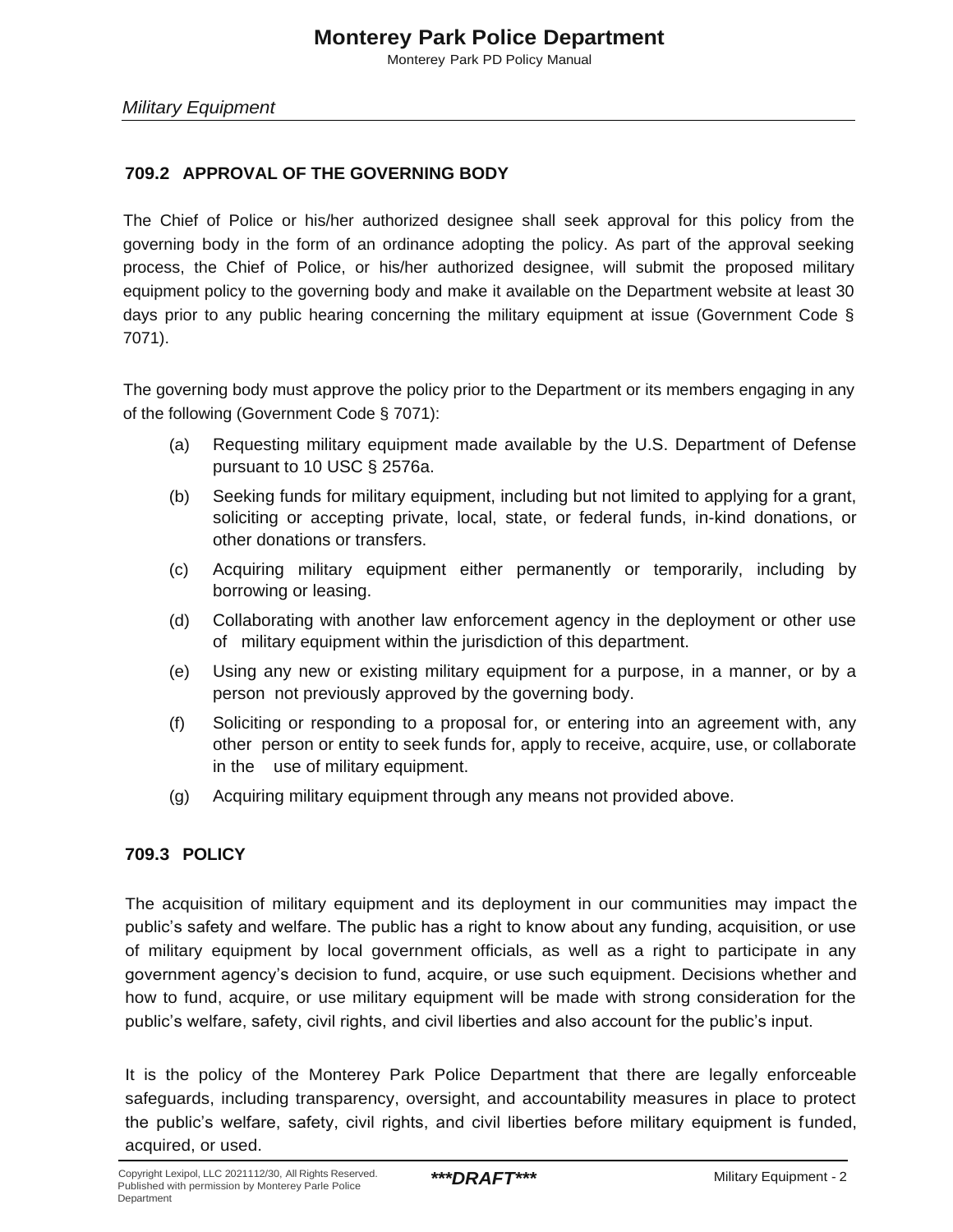# **Monterey Park Police Department**

Monterey Park PD Policy Manual

## *Military Equipment*

Members of the Monterey Park Police Department will only use military equipment in compliance with federal and state legal authorities, including the Fourth and Fifth Amendments of the U.S. Constitution; Article 1, Section 1 of the California Constitution; Government Code § 7286; and, California Penal Code §§ 835a and 13652. Members of the Monterey Park Police Department will only use military equipment consistent with applicable Department rules and regulations, including the Use of Force Policy. Violations of the law or this Policy may result in criminal or administrative investigations and/ or disciplinary action up to and including termination

The Department, through the designated Military Equipment Coordinator, will ensure that members of the Department are trained to only use military equipment only in accordance with this Policy. Members using military equipment for uses not identified as approved uses in the Military Equipment Inventory shall be are subject to discipline, up to and including termination. All instances of non-compliance will be reported to City Council via the annual military equipment report.

The City Council shall have independent oversight of the Department's compliance with this Policy.

#### **709.4 MILITARY EQUIPMENT COORDINATOR**

The Chief of Police will designate a member of this Department to act as the Military Equipment Coordinator ("Coordinator"). The responsibilities of the military equipment coordinator include but are not limited to:

- (a) Acting as liaison to the governing body for matters related to the requirements of this policy.
- (b) Identifying Department equipment that qualifies as "military equipment," as defined in Government Code § 7070, in the current possession of the Department, or the equipment the Department intends to acquire that requires approval by the governing body.
- (c) Conducting an inventory of all military equipment at least annually.
- (d) Collaborating with any allied agency that may use military equipment within the jurisdiction of Monterey Park Police Department (Government Code § 7071).
- (e) Preparing for, scheduling, and coordinating the annual community engagement meeting to include:
	- 1. Publicizing the details of the meeting.
	- 2. Preparing for public questions regarding the department's funding, acquisition, and use of equipment.
- (f) Preparing the annual military equipment report for submission to the Chief of Police and ensuring that the report is made available on the department website (Government Code § 7072).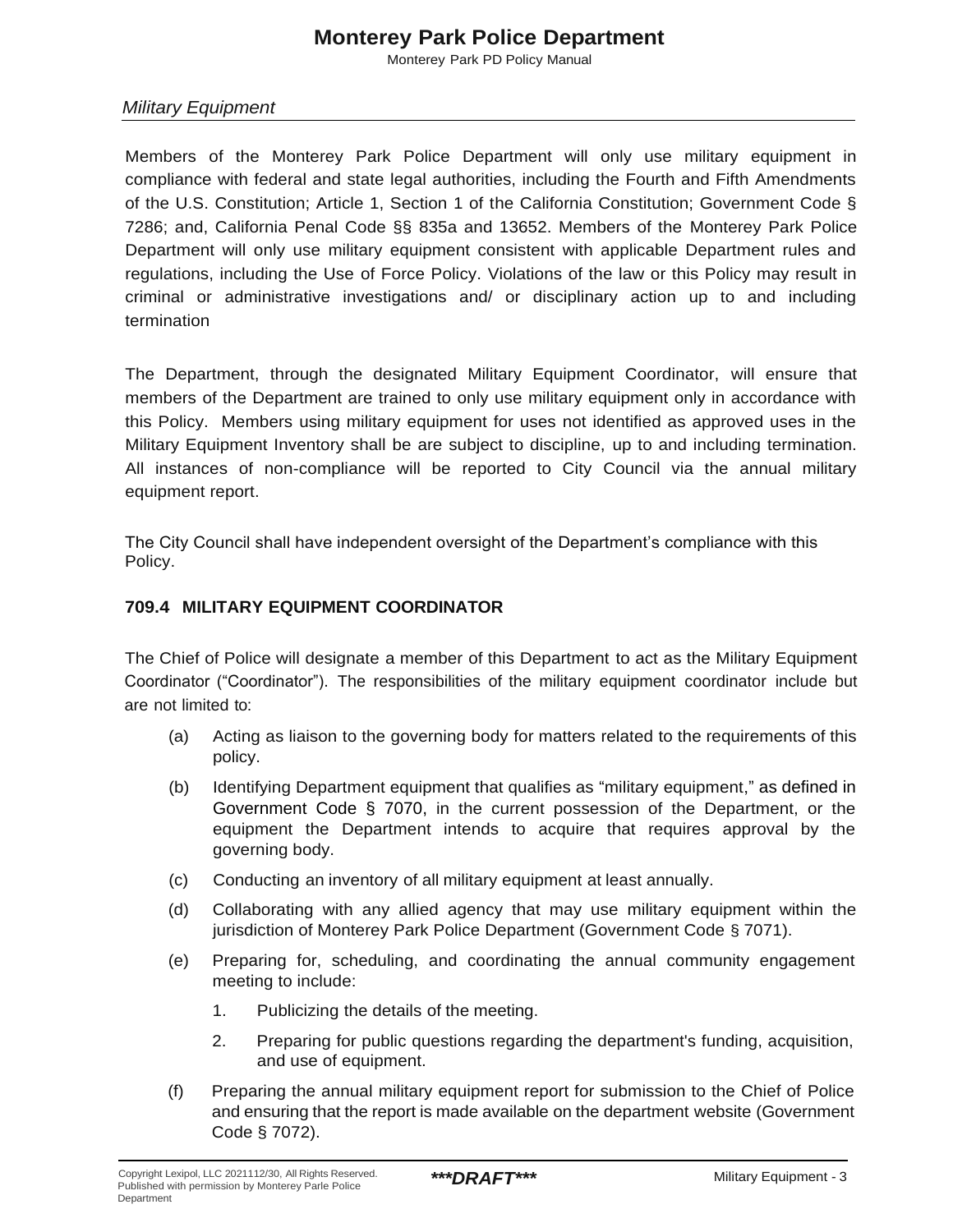Monterey Park PD Policy Manual

#### *Military Equipment*

(g) Receive and timely respond to public concerns, complaints, or questions regarding the use of military equipment.

## **709.5 PUBLIC COMPLAINTS, CONCERNS AND QUESTIONS**

Members of the public may register complaints or submit questions or concerns about the use of each type of military equipment in this Policy in writing to:

Monterey Park Police Department Attn: Military Equipment Coordinator 320 W. Newmark Avenue MilitaryEquipment@montereypark.ca.gov

Whenever practical, the Coordinator will respond to concerns, complaints and questions within 30 calendar days of receipt. Responses may take longer depending on the nature and volume of concerns, complaints, and questions that the Coordinator receives.

The Coordinator will track complaints, concerns, and questions received, and the responses provided, in order to be able to include the information in the Annual Report described below.

#### **709.6 MILITARY EQUIPMENT INVENTORY**

The following constitutes a list of qualifying equipment in the possession of the Department:

See attachment: Monterey Park PD Military Equipment Inventory

## **709.7 COORDINATION WITH OTHER JURISDICTIONS**

Police Department will not collaborate with other law enforcement agencies to use military equipment in this jurisdiction unless the military equipment is approved for use, and used in accordance with this policy.

#### **709.8 ANNUAL REPORT**

Upon approval of a military equipment policy, the Chief of Police or the authorized designee will submit a military equipment report to the governing body for each type of military equipment approved within one year of approval, and annually thereafter for as long as the military equipment is available for use (Government Code § 7072).

The Chief of Police or the authorized designee will also make each annual military equipment report publicly available on the department website for as long as the military equipment is available for use. The report will include all information required by Government Code § 7072 for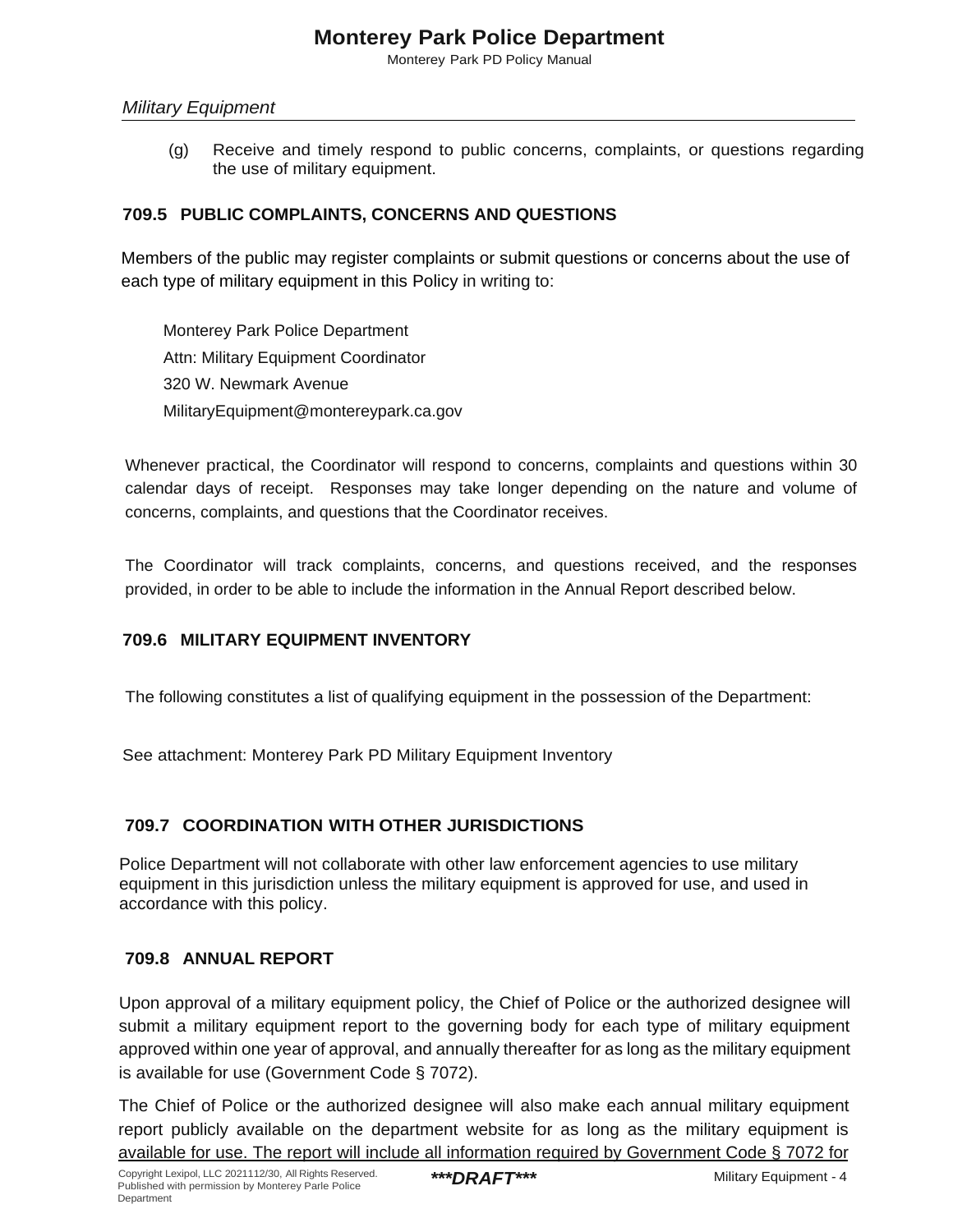# **Monterey Park Police Department**

Monterey Park PD Policy Manual

*Military Equipment*

the preceding calendar year for each type of military equipment in department inventory.

## **709.9 COMMUNITY ENGAGEMENT**

Within 30 days of submitting and publicly releasing the annual report, the Department shall hold at least one well-publicized and conveniently located community engagement meeting, at which the Department will discuss the report and respond to public questions regarding the funding, acquisition, or use of military equipment.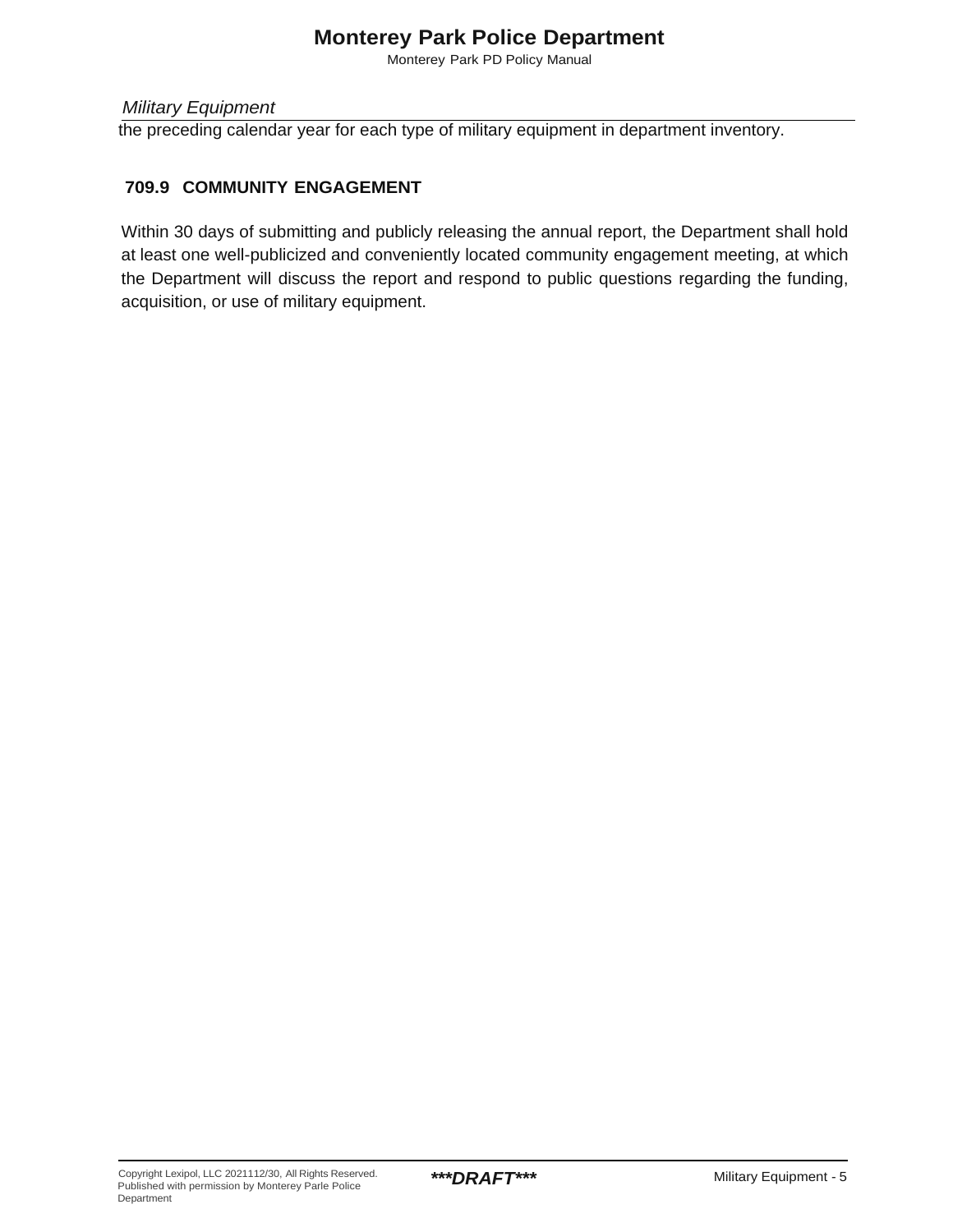| <b>Type</b>                | <b>DRONE</b>                                                            |
|----------------------------|-------------------------------------------------------------------------|
| <b>Description</b>         | The DJI Mavic 2 is a remote controlled, aerial, unmanned device used    |
|                            | to surveil an area or building before officers enter it.                |
|                            | https://www.dji.com/mavic-2                                             |
| Quantity                   | One (1).                                                                |
| <b>Capabilities</b>        | The DJI Mavic 2 is a remote controlled quadcopter frame with 4          |
|                            | motors that equalize the turning force provided by rotating propellers. |
|                            | The UAS is a system equipped with a camera and is operable under        |
|                            | FAA rules & regulation.                                                 |
| Cost                       | \$15,000 initial cost.                                                  |
| <b>Purpose</b>             | The DJI Mavic 2 enhances the capabilities of officers in tactical       |
|                            | situations by allowing them to inspect dangerous situations from a      |
|                            | safe distance quickly and safely.                                       |
| <b>Authorized Use</b>      | To perform aerial data collection for officer safety and tactical       |
|                            | incidents while also respecting the privacy of the community.           |
| <b>Expected lifespan</b>   | 2 years.                                                                |
| <b>Fiscal impact</b>       | \$200 annual maintenance.                                               |
| <b>Training</b>            | FAA Part 107 (Remote Pilot) License / 2 yrs recertification.            |
| Legal and procedural rules | The drone will be deployed for official law enforcement purposes in a   |
|                            | manner that respects the privacy of our community and complies with     |
|                            | department manual section 607 and pursuant to State and Federal         |
|                            | Law, including the Fourth Amendment to the U.S. Constitution and        |
|                            | Article I, Section 1 of the California Constitution.                    |

| <b>Type</b>                                                         | <b>DRONE</b>                                                                                                                                                                                                                                                      |
|---------------------------------------------------------------------|-------------------------------------------------------------------------------------------------------------------------------------------------------------------------------------------------------------------------------------------------------------------|
| <b>Description</b>                                                  | The AUTEL EVO II is a remote controlled, aerial, unmanned device used<br>to surveil an area or building before officers enter it.<br>https://www.auteldrones.com                                                                                                  |
| Quantity                                                            | One (1).                                                                                                                                                                                                                                                          |
| <b>Capabilities</b>                                                 | The AUTEL EVO II is a remote controlled quadcopter frame with 4<br>motors that equalize the turning force provided by rotating propellers.<br>The UAS is a system equipped with a camera, communication speaker,<br>and is operable under FAA rules & regulation. |
| Cost                                                                | \$15,000 initial cost;                                                                                                                                                                                                                                            |
| <b>Purpose</b>                                                      | The AUTEL EVO II enhances the capabilities of officers in tactical<br>situations by allowing them to inspect dangerous situations from a<br>safe distance quickly and safely.                                                                                     |
| <b>Authorized Use</b>                                               | To perform aerial data collection for officer safety and tactical<br>incidents while also respecting the privacy of the community.                                                                                                                                |
| <b>Expected lifespan</b><br><b>Fiscal impact</b><br><b>Training</b> | 2 years.<br>\$200 annual maintenance.<br>FAA Part 107 (Remote Pilot) License / 2 yrs recertification.                                                                                                                                                             |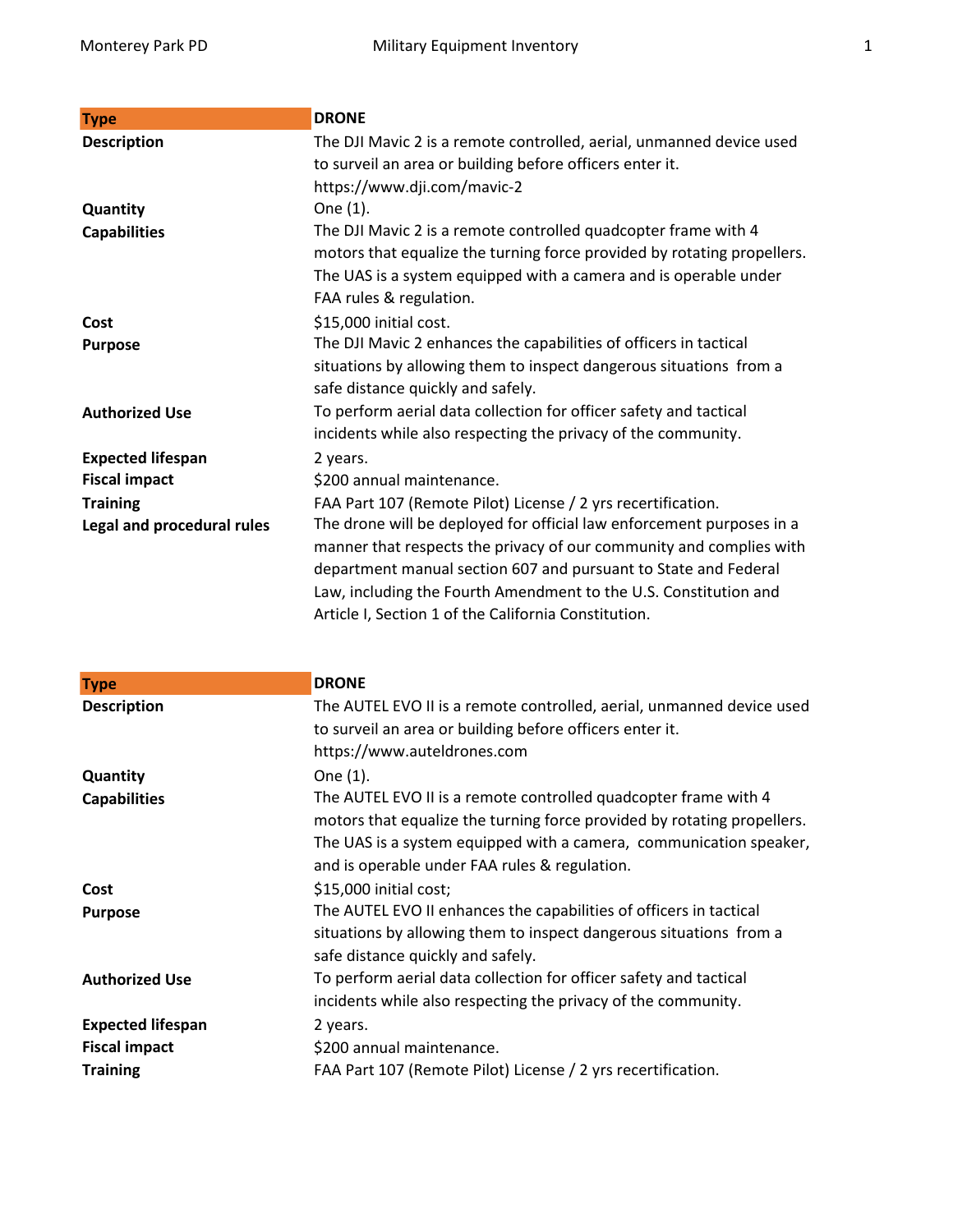**Legal and procedural rules** The drone will be deployed for official law enforcement purposes in a manner that respects the privacy of our community and complies with department manual section 607 and pursuant to State and Federal Law, including the Fourth Amendment to the U.S. Constitution and Article I, Section 1 of the California Constitution.

| <b>Type</b>                | <b>ROBOT</b>                                                                                                                                                                                                                                                                                                                                                                                      |
|----------------------------|---------------------------------------------------------------------------------------------------------------------------------------------------------------------------------------------------------------------------------------------------------------------------------------------------------------------------------------------------------------------------------------------------|
| <b>Description</b>         | The Marcbot IV is a remote controlled, four wheel, unmanned device<br>used to surveil an area or building before officers enter it.<br>https://www.exponent.com                                                                                                                                                                                                                                   |
| Quantity                   | Four (4).                                                                                                                                                                                                                                                                                                                                                                                         |
| <b>Capabilities</b>        | The Marcbot IV is equipped with a camera mounted to an extension<br>boom that provides a real time view of its surroundings.                                                                                                                                                                                                                                                                      |
| Cost                       | No initial cost. Acquired through the Law Enforcement Support Office -<br>LESO/1033 program under 10 USC 2567a.                                                                                                                                                                                                                                                                                   |
| <b>Purpose</b>             | The Marcbot IV enhances the capabilities of officers in tactical<br>situations by allowing them to inspect dangerous situations from a                                                                                                                                                                                                                                                            |
| <b>Authorized Use</b>      | Only officers who have completed training shall be permitted to<br>operate the robot. Deployment of the robot will be authorized by the                                                                                                                                                                                                                                                           |
| <b>Expected lifespan</b>   | 2 years.<br>Annual maintenance and battery replacement cost is approximately                                                                                                                                                                                                                                                                                                                      |
| <b>Fiscal impact</b>       | \$1,200.                                                                                                                                                                                                                                                                                                                                                                                          |
| <b>Training</b>            | All robot operators must complete three (3) hours of safe operation<br>training provided by the S.R.T. Team.                                                                                                                                                                                                                                                                                      |
| Legal and procedural rules | The Marcbot IV will only be deployed with the authorization of the<br>Incident or Tactical Commander and will only be deployed for official<br>law enforcement purposes in a manner that respects the privacy of<br>our community and complies with State and Federal Law, including the<br>Fourth Amendment to the U.S. Constitution and Article I, Section 1 of<br>the California Constitution. |

| <b>Type</b>         | <b>ROBOT</b>                                                                                                                                                                             |
|---------------------|------------------------------------------------------------------------------------------------------------------------------------------------------------------------------------------|
| <b>Description</b>  | The Throwbot (Recon Robotics) is a throwable remote controlled, two<br>wheel, unmanned device used to surveil an area or building before<br>officers enter it. https://reconrobotics.com |
| Quantity            | Four $(4)$ .                                                                                                                                                                             |
| <b>Capabilities</b> | The Throwbot is equipped with a camera mounted that provides a real<br>time view of its surroundings.                                                                                    |
| Cost                | No initial cost. Acquired through the Law Enforcement Support Office -<br>LESO/1033 program under 10 USC 2567a.                                                                          |
| <b>Purpose</b>      | The Throwbot enhances the capabilities of officers in tactical situations<br>by allowing them to inspect dangerous situations from a safe distance<br>quickly and safely.                |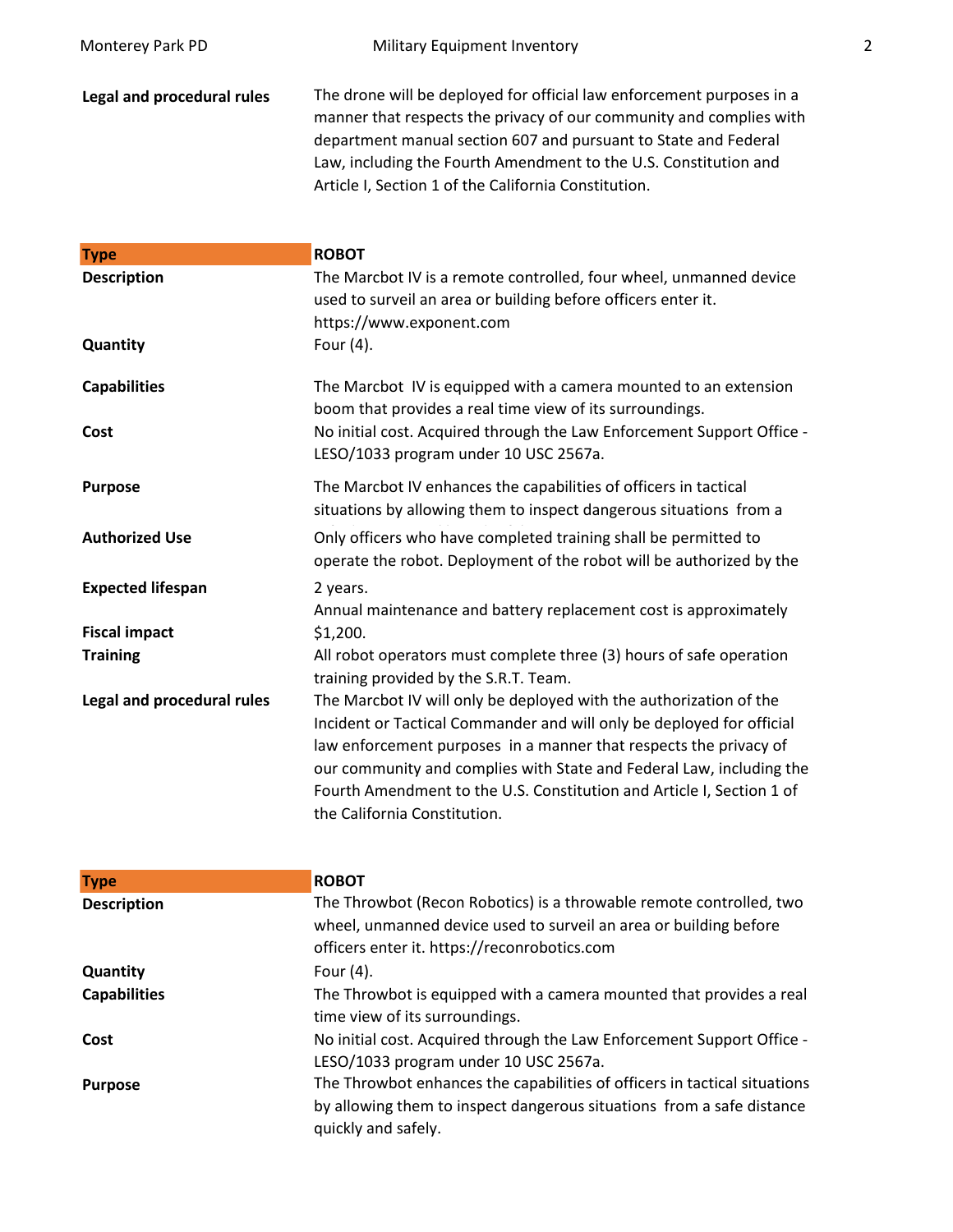| Monterey Park PD           | Military Equipment Inventory                                                                                                            | 3 |
|----------------------------|-----------------------------------------------------------------------------------------------------------------------------------------|---|
| <b>Authorized Use</b>      | Only officers who have completed training shall be permitted to<br>operate the robot. Deployment of the robot will be authorized by the |   |
|                            | Incident or Tactical Commander.                                                                                                         |   |
| <b>Expected lifespan</b>   | 2 Years.                                                                                                                                |   |
| <b>Fiscal impact</b>       | Annual maintenance is approximately \$200.                                                                                              |   |
| <b>Training</b>            | All robot operators must complete three (3) hours of safe operation                                                                     |   |
|                            | training provided by the S.R.T. Team.                                                                                                   |   |
| Legal and procedural rules | The Throwbot will only be deployed with the authorization of the                                                                        |   |
|                            | Incident or Tactical Commander and will only be deployed for official                                                                   |   |
|                            | law enforcement purposes in a manner that respects the privacy of                                                                       |   |
|                            | our community and complies with State and Federal Law, including the                                                                    |   |
|                            | Fourth Amendment to the U.S. Constitution and Article I, Section 1 of<br>the California Constitution.                                   |   |
|                            |                                                                                                                                         |   |

| <b>Type</b>                | <b>ROBOT</b>                                                                                                                                                                                                                                                                                                                                                                                       |
|----------------------------|----------------------------------------------------------------------------------------------------------------------------------------------------------------------------------------------------------------------------------------------------------------------------------------------------------------------------------------------------------------------------------------------------|
| <b>Description</b>         | The 510 PackBot is a remote controlled, tracked, unmanned device<br>used to surveil an area or building before officers enter it.<br>https://www.flir.com                                                                                                                                                                                                                                          |
| Quantity                   | Two (2).                                                                                                                                                                                                                                                                                                                                                                                           |
| <b>Capabilities</b>        | The 510 Packbot is equipped with a camera that provides a real time<br>view of its surroundings and an articulating arm that allows it to open<br>doors and move objects.                                                                                                                                                                                                                          |
| Cost                       | No initial cost. Acquired through the Law Enforcement Support Office -<br>LESO/1033 program under 10 USC 2567a.                                                                                                                                                                                                                                                                                    |
| <b>Purpose</b>             | The 510 PackBot enhances the capabilities of officers in tactical<br>situations by allowing them to inspect dangerous situations from a<br>safe distance quickly and safely.                                                                                                                                                                                                                       |
| <b>Authorized Use</b>      | Only officers who have completed training shall be permitted to<br>operate the robot. Deployment of the robot will be authorized by the<br>Incident or Tactical Commander.                                                                                                                                                                                                                         |
| <b>Expected lifespan</b>   | 2 years.<br>Annual maintenance and battery replacement cost is approximately                                                                                                                                                                                                                                                                                                                       |
| <b>Fiscal impact</b>       | \$1,200.                                                                                                                                                                                                                                                                                                                                                                                           |
| <b>Training</b>            | All robot operators must complete three (3) hours of safe operation<br>training provided by the S.R.T. Team.                                                                                                                                                                                                                                                                                       |
| Legal and procedural rules | The 510 Packbot will only be deployed with the authorization of the<br>Incident or Tactical Commander and will only be deployed for official<br>law enforcement purposes in a manner that respects the privacy of<br>our community and complies with State and Federal Law, including the<br>Fourth Amendment to the U.S. Constitution and Article I, Section 1 of<br>the California Constitution. |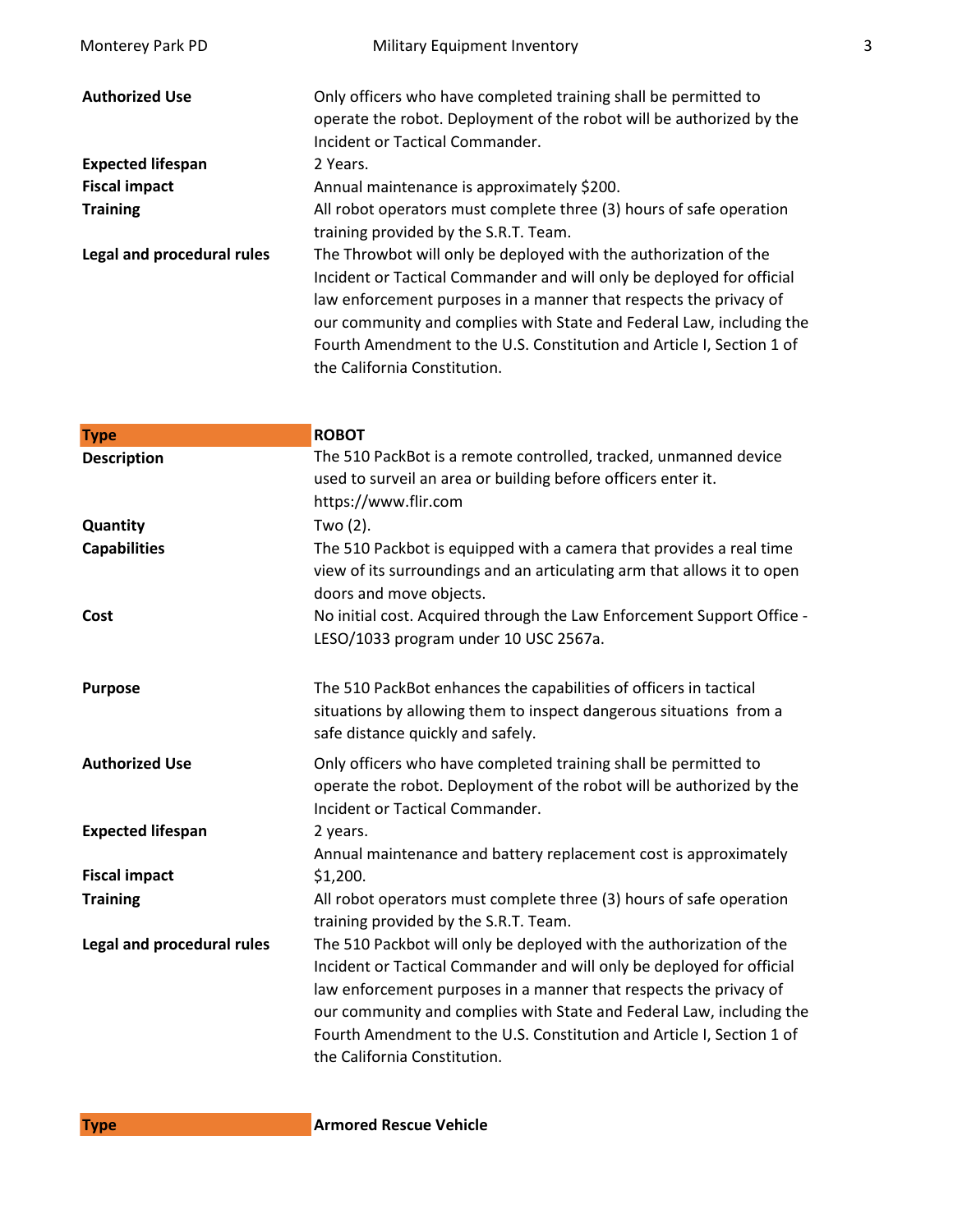| Monterey Park PD           | Military Equipment Inventory                                                                                                                                                                                                                                                                                                                                                                                                                                       | 4 |
|----------------------------|--------------------------------------------------------------------------------------------------------------------------------------------------------------------------------------------------------------------------------------------------------------------------------------------------------------------------------------------------------------------------------------------------------------------------------------------------------------------|---|
| <b>Description</b>         | The Bearcat is a, four-wheeled, ballistic armored rescue vehicle<br>manufactured by Lenco in 2003. The vehicle has a door located at the<br>driverside, passengerside and rear of the vehicle. There is one roof<br>opening and seats inside the vehicle. The vehicle is clearly identified<br>with Department markings and equipped with additional lighting, a<br>unit control system, and a police radio. https://www.lencoarmor.com                            |   |
| Quantity                   | One (1).                                                                                                                                                                                                                                                                                                                                                                                                                                                           |   |
| <b>Capabilities</b>        | The armored vehicle provides ballistic protection from firearms and<br>other projectiles. This vehicle is used for rescue and to transport<br>tactical team members is tactical situations.                                                                                                                                                                                                                                                                        |   |
| Cost                       | \$250,000.00                                                                                                                                                                                                                                                                                                                                                                                                                                                       |   |
| <b>Purpose</b>             | The Bearcat is used for rescue and to transport Department personnel,<br>primarily tactical team members, to designated high-risk law<br>enforcement operations. The armor on this vehicle provides ballistic<br>protection from firearms and other projectiles.                                                                                                                                                                                                   |   |
| <b>Authorized Use</b>      | Only officers who have completed training shall be permitted to<br>operate the Bearcat. Deployment of the Bearcat will be authorized by<br>the Incident or Tactical Commander.                                                                                                                                                                                                                                                                                     |   |
| <b>Expected lifespan</b>   | 5 years.                                                                                                                                                                                                                                                                                                                                                                                                                                                           |   |
| <b>Fiscal impact</b>       | Annual maintenance and fuel cost is approximately \$1,500.                                                                                                                                                                                                                                                                                                                                                                                                         |   |
| <b>Training</b>            | All Bearcat operators must complete three (3) hours of safe operations<br>training provided by the S.R.T. Team.                                                                                                                                                                                                                                                                                                                                                    |   |
| Legal and procedural rules | The Bearcat will only be deployed with the authorization of the<br>Incident or Tactical Commander for rescue and official law<br>enforcement purposes.                                                                                                                                                                                                                                                                                                             |   |
| <b>Type</b>                | <b>Armored Rescue Vehicle</b>                                                                                                                                                                                                                                                                                                                                                                                                                                      |   |
| <b>Description</b>         | The Peace Keeper is a, four-wheeled, ballistic armored rescue vehicle<br>manufactured by Cadillac Gage in the 1980's. The vehicle has a door<br>located at the driverside, passengerside and rear of the vehicle. There<br>is one roof opening and seats inside the vehicle. The vehicle is clearly<br>identified with Department markings and equipped with additional<br>lighting, a unit control system, and a police radio.<br>https://www.militaryfactory.com |   |
| Quantity                   | 2                                                                                                                                                                                                                                                                                                                                                                                                                                                                  |   |
| <b>Capabilities</b>        | The armored vehicle provides ballistic protection from firearms and<br>other projectiles. This vehicle is used for rescue and to transport<br>tactical team members is tactical situations.                                                                                                                                                                                                                                                                        |   |
| Cost                       | No initial cost. Acquired through the Law Enforcement Support Office -<br>LESO/1033 program.                                                                                                                                                                                                                                                                                                                                                                       |   |
| <b>Purpose</b>             | The Cadillac Gage Ranger is a four-wheeled armored personnel<br>carrier produced by Cadillac Gage, built on a Dodge truck chassis.                                                                                                                                                                                                                                                                                                                                 |   |
| <b>Authorized Use</b>      | Only officers who have completed training shall be permitted to<br>operate the Bearcat. Deployment of the Bearcat will be authorized by<br>the Incident or Tactical Commander.                                                                                                                                                                                                                                                                                     |   |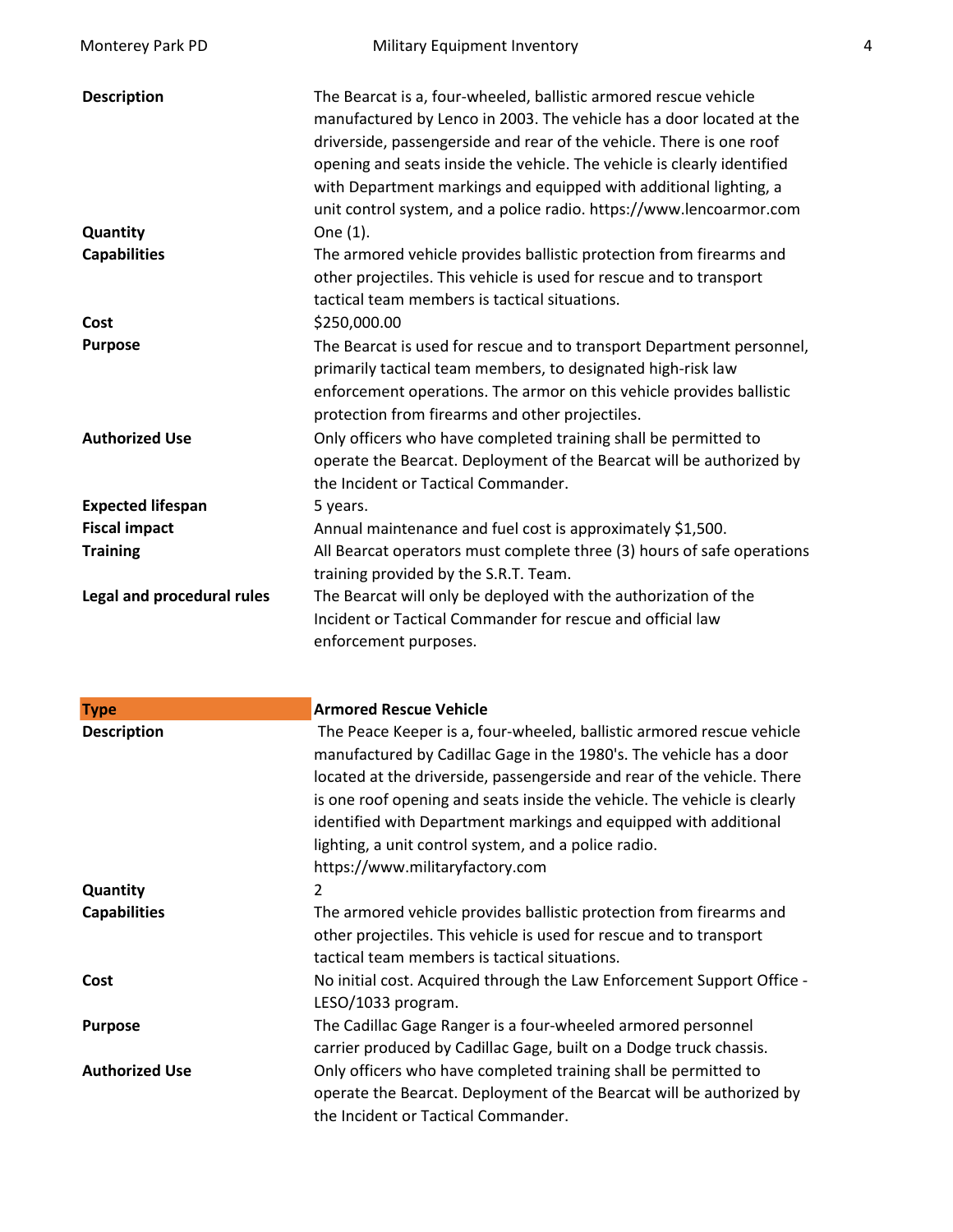| Monterey Park PD            | Military Equipment Inventory                                                                                                                                                                                                                                                                    | 5 |
|-----------------------------|-------------------------------------------------------------------------------------------------------------------------------------------------------------------------------------------------------------------------------------------------------------------------------------------------|---|
| <b>Expected lifespan</b>    | 2 years.                                                                                                                                                                                                                                                                                        |   |
| <b>Fiscal impact</b>        | Annual maintenance and fuel cost is approximately \$500.                                                                                                                                                                                                                                        |   |
| <b>Training</b>             | All Peacekeeper operators must complete three (3) hours of safe                                                                                                                                                                                                                                 |   |
|                             | operations training provided by the S.R.T. Team.                                                                                                                                                                                                                                                |   |
| Legal and procedural rules  | The Peacekeeper will only be deployed with the authorization of the<br>Incident or Tactical Commander for rescue and official law<br>enforcement purposes.                                                                                                                                      |   |
|                             |                                                                                                                                                                                                                                                                                                 |   |
| <b>Type</b>                 | <b>Command Control Vehicle</b>                                                                                                                                                                                                                                                                  |   |
| <b>Description</b>          | The Field Supervisor Vehicle (2013 Chevrolet, Tahoe) is a special<br>purpose built mobile command post. The vehicle is clearly identified<br>with Department markings and equipped with emergency lighting, a<br>unit control system, rear command post setup, and several police<br>radios.    |   |
| Quantity                    | One (1).                                                                                                                                                                                                                                                                                        |   |
| <b>Capabilities</b><br>Cost | The Field Supervisor Vehicle is equipped with radios and area maps to<br>function as a mobile command post during critical incidents and large<br>events.<br>\$79,000                                                                                                                           |   |
| <b>Purpose</b>              | To be used as a mobile command post during specific circumstances,                                                                                                                                                                                                                              |   |
|                             | critical incidents, large events, natural disaster, or community event<br>that is taking place.                                                                                                                                                                                                 |   |
| <b>Authorized Use</b>       | The Field Supervisor Vehicle shall be used by officers trained in in its<br>use and in a manner consistent with Department policy and training.<br>Furthermore, only personnel who have completed the Department's<br>driving and operations training will be allowed to drive the the vehicle. |   |
| <b>Expected lifespan</b>    | 5 years.                                                                                                                                                                                                                                                                                        |   |
| <b>Fiscal impact</b>        | Annual maintenance and fuel cost is approximately \$9,000.                                                                                                                                                                                                                                      |   |
| <b>Training</b>             | The driver shall receive training in the safe handling of the vehicle in<br>accordance with POST Perishable Skills Program (PSP)Driver Training/<br>Awareness.                                                                                                                                  |   |
| Legal and procedural rules  | This vehicle is primarily assigned to be driven by those who are<br>designated as the field supervisor.                                                                                                                                                                                         |   |
| <b>Type</b>                 | <b>Command Control Vehicle</b>                                                                                                                                                                                                                                                                  |   |
| <b>Description</b>          | The Field Supervisor Vehicle (2018 Ford, Explorer) is a special purpose<br>built mobile command post. The vehicle is clearly identified with<br>Department markings and equipped with emergency lighting, a unit<br>control system, command post system, and several police radios.             |   |
| Quantity                    | One (1).                                                                                                                                                                                                                                                                                        |   |
| <b>Capabilities</b>         | The Field Supervisor Vehicle is equipped with radios and area maps to<br>function as a mobile command post during critical incidents and large<br>events.                                                                                                                                       |   |
| Cost                        | \$45,000                                                                                                                                                                                                                                                                                        |   |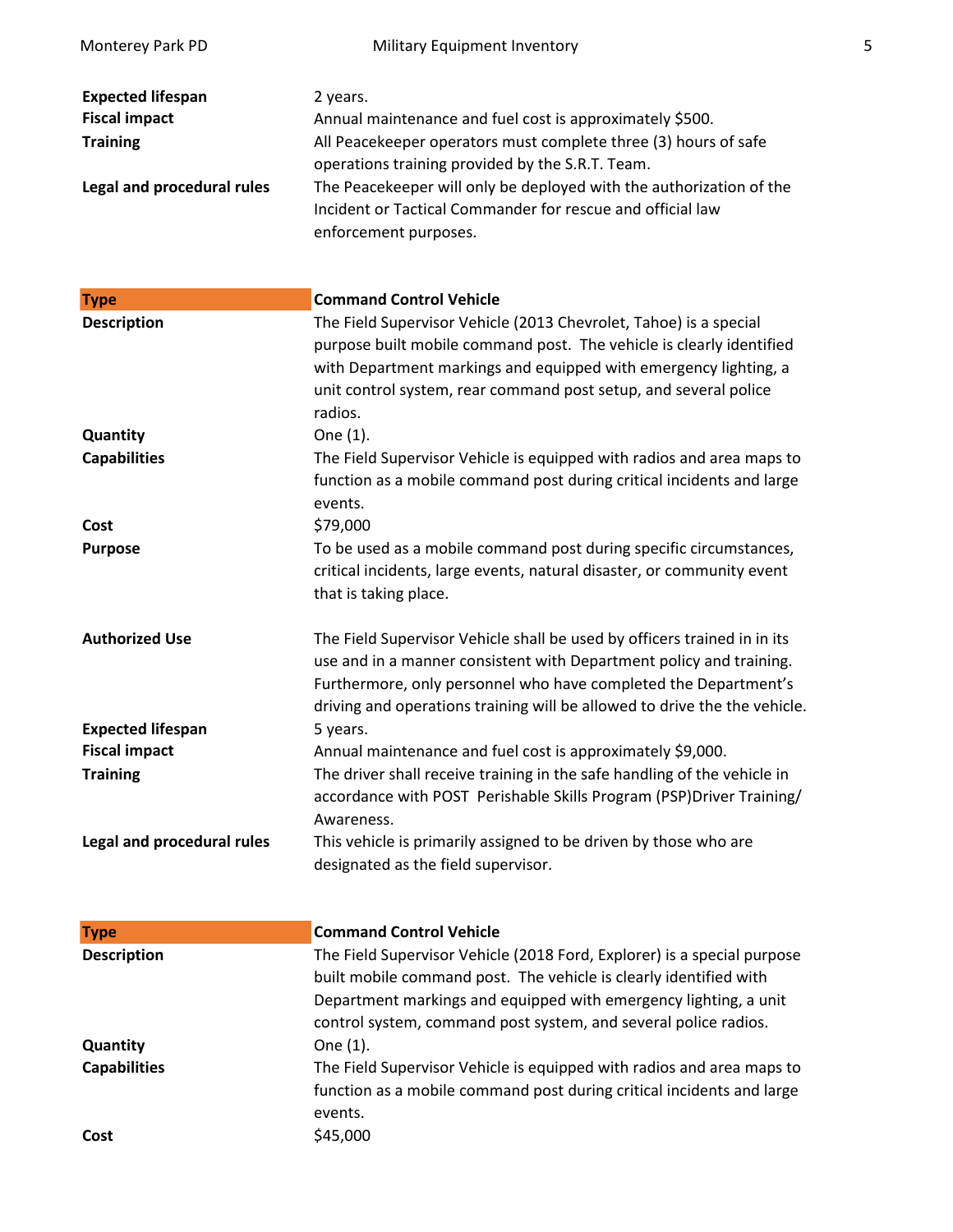| Monterey Park PD           | Military Equipment Inventory                                                                                                                                                                                                                                                                                 | 6 |
|----------------------------|--------------------------------------------------------------------------------------------------------------------------------------------------------------------------------------------------------------------------------------------------------------------------------------------------------------|---|
| <b>Purpose</b>             | To be used as a mobile command post during specific circumstances,<br>critical incidents, large events, natural disaster, or community event<br>that is taking place.                                                                                                                                        |   |
| <b>Authorized Use</b>      | The Field Supervisor Vehicle shall be used by officers trained in in its<br>use and in a manner consistent with Department policy and training.<br>Furthermore, only personnel who have completed the Department's<br>driving and operations training will be allowed to drive the the vehicle.              |   |
| <b>Expected lifespan</b>   | 5 years.                                                                                                                                                                                                                                                                                                     |   |
| <b>Fiscal impact</b>       | Annual maintenance and fuel cost is approximately \$14,000.                                                                                                                                                                                                                                                  |   |
| <b>Training</b>            | The driver shall receive training in the safe handling of the vehicle in<br>accordance with POST Perishable Skills Program (PSP)Driver Training/<br>Awareness.                                                                                                                                               |   |
| Legal and procedural rules | This vehicle is primarily assigned to be driven by those who are<br>designated as the field supervisor.                                                                                                                                                                                                      |   |
| <b>Type</b>                | <b>Command Control Vehicle</b>                                                                                                                                                                                                                                                                               |   |
| <b>Description</b>         | The Field Supervisor Vehicle (2002 Ford, Expedition) is a special<br>purpose built mobile command post. The vehicle is clearly identified<br>with Department markings and equipped with emergency lighting, a<br>unit control system, command post system, tactical equipment, and<br>several police radios. |   |
| Quantity                   | One (1).                                                                                                                                                                                                                                                                                                     |   |
| <b>Capabilities</b>        | The Field Supervisor Vehicle is equipped with radios and area maps to<br>function as a mobile command post during critical incidents and large<br>events.                                                                                                                                                    |   |
| Cost                       | \$70,000                                                                                                                                                                                                                                                                                                     |   |
| <b>Purpose</b>             | To be used as a mobile command post during specific circumstances,<br>critical incidents, large events, natural disaster, or community event<br>that is taking place.                                                                                                                                        |   |
| <b>Authorized Use</b>      | The Field Supervisor Vehicle shall be used by officers trained in in its<br>use and in a manner consistent with Department policy and training.<br>Furthermore, only personnel who have completed the Department's<br>driving and operations training will be allowed to drive the the vehicle.              |   |
| <b>Expected lifespan</b>   | 3 years.                                                                                                                                                                                                                                                                                                     |   |
| <b>Fiscal impact</b>       | Annual maintenance and fuel cost is approximately \$6,000.                                                                                                                                                                                                                                                   |   |
| <b>Training</b>            | The driver shall receive training in the safe handling of the vehicle in<br>accordance with POST Perishable Skills Program (PSP)Driver Training/<br>Awareness.                                                                                                                                               |   |
| Legal and procedural rules | This vehicle is primarily assigned to be driven by those who are<br>designated as the field supervisor.                                                                                                                                                                                                      |   |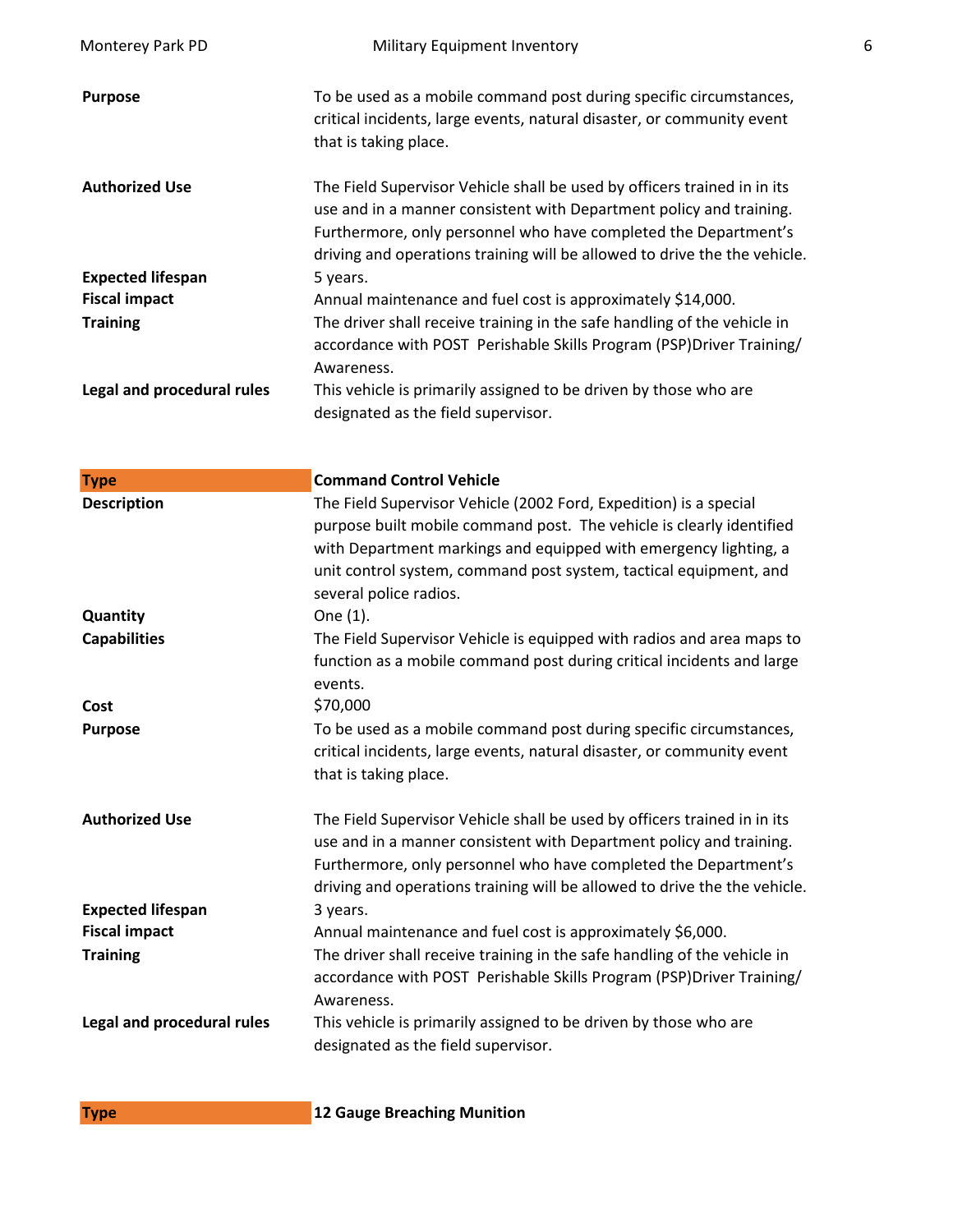| Monterey Park PD           | Military Equipment Inventory                                                                                                                                                                                                                                                                                                                                                                                                                                                                         | 7 |
|----------------------------|------------------------------------------------------------------------------------------------------------------------------------------------------------------------------------------------------------------------------------------------------------------------------------------------------------------------------------------------------------------------------------------------------------------------------------------------------------------------------------------------------|---|
| <b>Description</b>         | The breaching munition by Royal Arms is a translucent 12-<br>gauge shell loaded with a compressed copper frangible slug. The<br>munition is launched from a designated Department owned shotgun<br>(Remington 870 12-gauge). https://royalarms.com                                                                                                                                                                                                                                                   |   |
| Quantity                   | 20 rounds                                                                                                                                                                                                                                                                                                                                                                                                                                                                                            |   |
| <b>Capabilities</b>        | Used to defeat doors, locking mechanisms, and hindges.                                                                                                                                                                                                                                                                                                                                                                                                                                               |   |
| Cost                       | Approximately \$150.                                                                                                                                                                                                                                                                                                                                                                                                                                                                                 |   |
| <b>Purpose</b>             | Used as a method to breach door locks or hinges to quickly gain entry<br>into a structure.                                                                                                                                                                                                                                                                                                                                                                                                           |   |
| <b>Authorized Use</b>      | Only officers who have completed training shall be permitted to<br>operate the Bearcat. Deployment of the Bearcat will be authorized by<br>the Incident or Tactical Commander.                                                                                                                                                                                                                                                                                                                       |   |
| <b>Expected lifespan</b>   | 2 years.                                                                                                                                                                                                                                                                                                                                                                                                                                                                                             |   |
| <b>Fiscal impact</b>       | Initial cost of approximately \$150.                                                                                                                                                                                                                                                                                                                                                                                                                                                                 |   |
| <b>Training</b>            | Designated Department tactical team personnel receive initial and on-<br>going training on the deployment of 12-gauge breaching munitions<br>from a designated Remington 12-gauge Department owned shotgun<br>with a specialized barrel that contains a serrated front edge or<br>standoff ported device. This training generally occurs at the POST<br>certified 80-hour SWAT school and/or at a designated SWAT breaching<br>course. Tactical team personal also receive annual in-house training. |   |
| Legal and procedural rules | The 12 Gauge Breaching Munition is primarily a tactical team<br>deployment munition. Department Policy section 404, applicable<br>related Department procedures and the law. Authority to use certain<br>munitions is based on the Department Policy and procedures<br>considering the tactical operation<br>and the law.                                                                                                                                                                            |   |

| <b>Type</b>              | <b>Rifles</b>                                                                                                                                                                                            |
|--------------------------|----------------------------------------------------------------------------------------------------------------------------------------------------------------------------------------------------------|
| <b>Description</b>       | Firearms that are fired from the from the shoulder, having a long spiral<br>grooved barrel to make bullets spin and thereby have greater accuracy<br>over a long distance. HK 416, Colt M4, AR15 rifles. |
| Quantity                 | 76                                                                                                                                                                                                       |
| <b>Capabilities</b>      | To provide precision fire to address a threat with more accuracy than a<br>handgun, particularly at greater distances.                                                                                   |
| Cost                     | \$2,100 each.                                                                                                                                                                                            |
| <b>Purpose</b>           | To be used as a precision firearm to address a threat with more<br>accuracy than a handgun, particularly at greater distances.                                                                           |
| <b>Authorized Use</b>    | Only members who have completed P.O.S.T. certified training are<br>authorized to deploy a rifle.                                                                                                         |
| <b>Expected lifespan</b> | 10 years.                                                                                                                                                                                                |
| <b>Fiscal impact</b>     | Annual maintenance is approximately \$50 for each rifle.                                                                                                                                                 |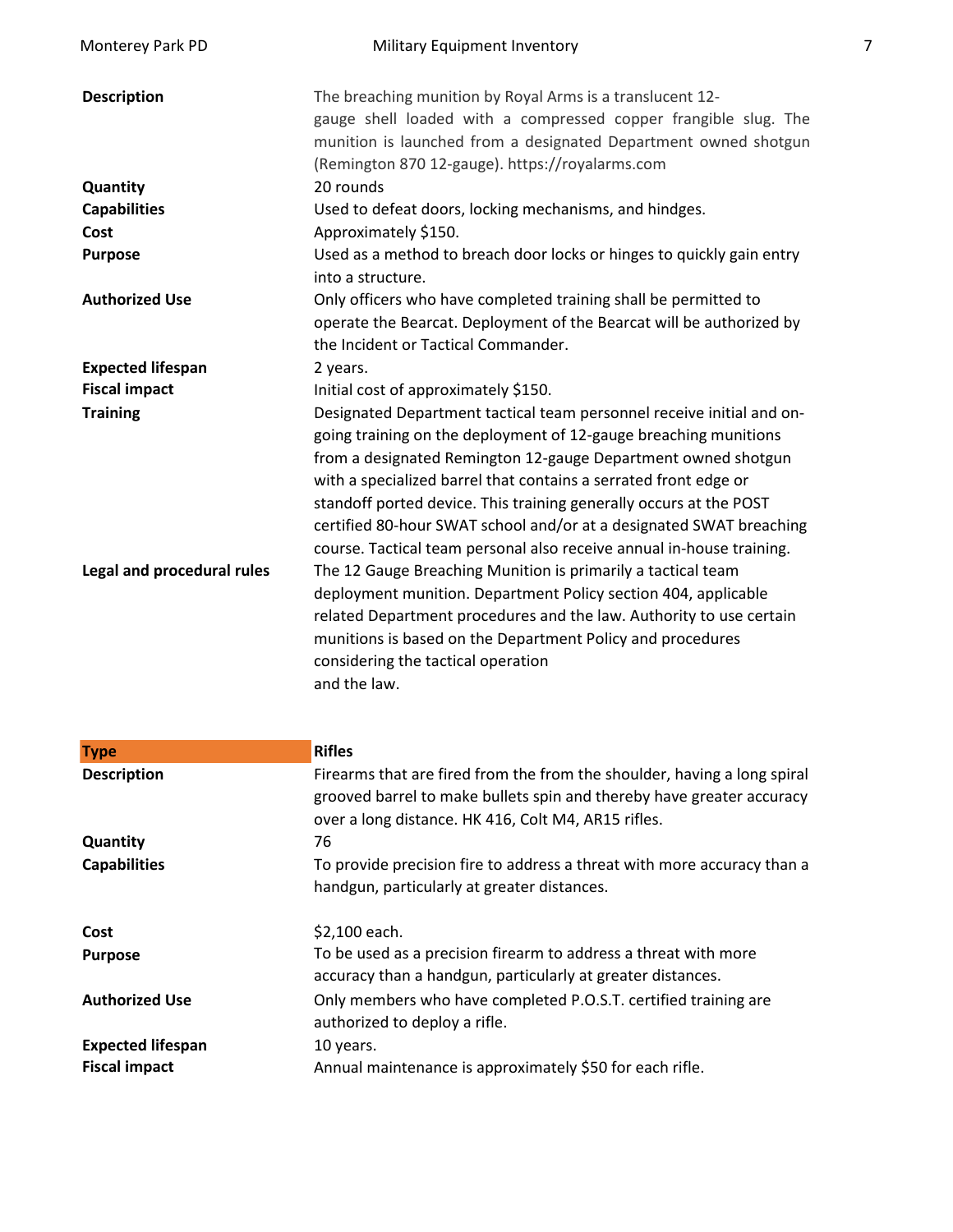| Monterey Park PD           | Military Equipment Inventory                                                                                                                                                                                                                                                        | 8 |
|----------------------------|-------------------------------------------------------------------------------------------------------------------------------------------------------------------------------------------------------------------------------------------------------------------------------------|---|
| <b>Training</b>            | Prior to using a rifle, Officers must be certified by a P.O.S.T. instructor<br>in the operation of the rifle. Additionally, all members that operate the<br>rifle are required to train with it a minimum of two (2) times a year<br>and must pass a bi-annual range qualification. |   |
| Legal and procedural rules | Officers will deploy rifles in accordance with Department manual<br>section 305.3.3, and pursuant to State and Federal law regarding the<br>use of force.                                                                                                                           |   |

| <b>Type</b>                | MP5                                                                                                                                                                                                                               |
|----------------------------|-----------------------------------------------------------------------------------------------------------------------------------------------------------------------------------------------------------------------------------|
| <b>Description</b>         | MP5 Submachine gun manufactured by Heckler & Koch.                                                                                                                                                                                |
|                            | https://www.heckler-koch.com                                                                                                                                                                                                      |
| Quantity                   | 9                                                                                                                                                                                                                                 |
| <b>Capabilities</b>        | To provide precision fire with more accuracy than a handgun in<br>confined areas.                                                                                                                                                 |
| Cost                       | \$1,800 each.                                                                                                                                                                                                                     |
| <b>Purpose</b>             | To provide precision fire to address a threat with more accuracy than a<br>handgun in confined areas.                                                                                                                             |
| <b>Authorized Use</b>      | Only members who have completed P.O.S.T. certified S.W.A.T. training<br>course are authorized to deploy the MP5.                                                                                                                  |
| <b>Expected lifespan</b>   | 5 years.                                                                                                                                                                                                                          |
| <b>Fiscal impact</b>       | Annual maintenance is approximately \$50 for each firearm.                                                                                                                                                                        |
| <b>Training</b>            | Designated Department tactical team personnel receive initial and on-<br>going training on theuse of the MP5. This training generally occurs at<br>the POST certified 80-hour SWAT school and Tactical team in-house<br>training. |
| Legal and procedural rules | Officers will deploy the MP5 in accordance with Department manual<br>section 305.6, 404, and pursuant to State and Federal law regarding<br>the use of force.                                                                     |

| <b>Benelli M1</b>                                                       |
|-------------------------------------------------------------------------|
| The Benelli M1 semi-automatic shotgun is outfitted with a 14.5 inch     |
| barrel. https://benelliusa.com                                          |
| 3                                                                       |
| The shortend barrel provides greater maneuverability in confined        |
| areas.                                                                  |
| \$1,100 each.                                                           |
| To provide precision fire to address a threat with more accuracy than a |
| handgun in confined areas.                                              |
| Only members who have completed P.O.S.T. certified S.W.A.T. training    |
| course are authorized to deploy the Benelli M1.                         |
| 5 years.                                                                |
| Annual maintenance is approximately \$50 for each firearm.              |
|                                                                         |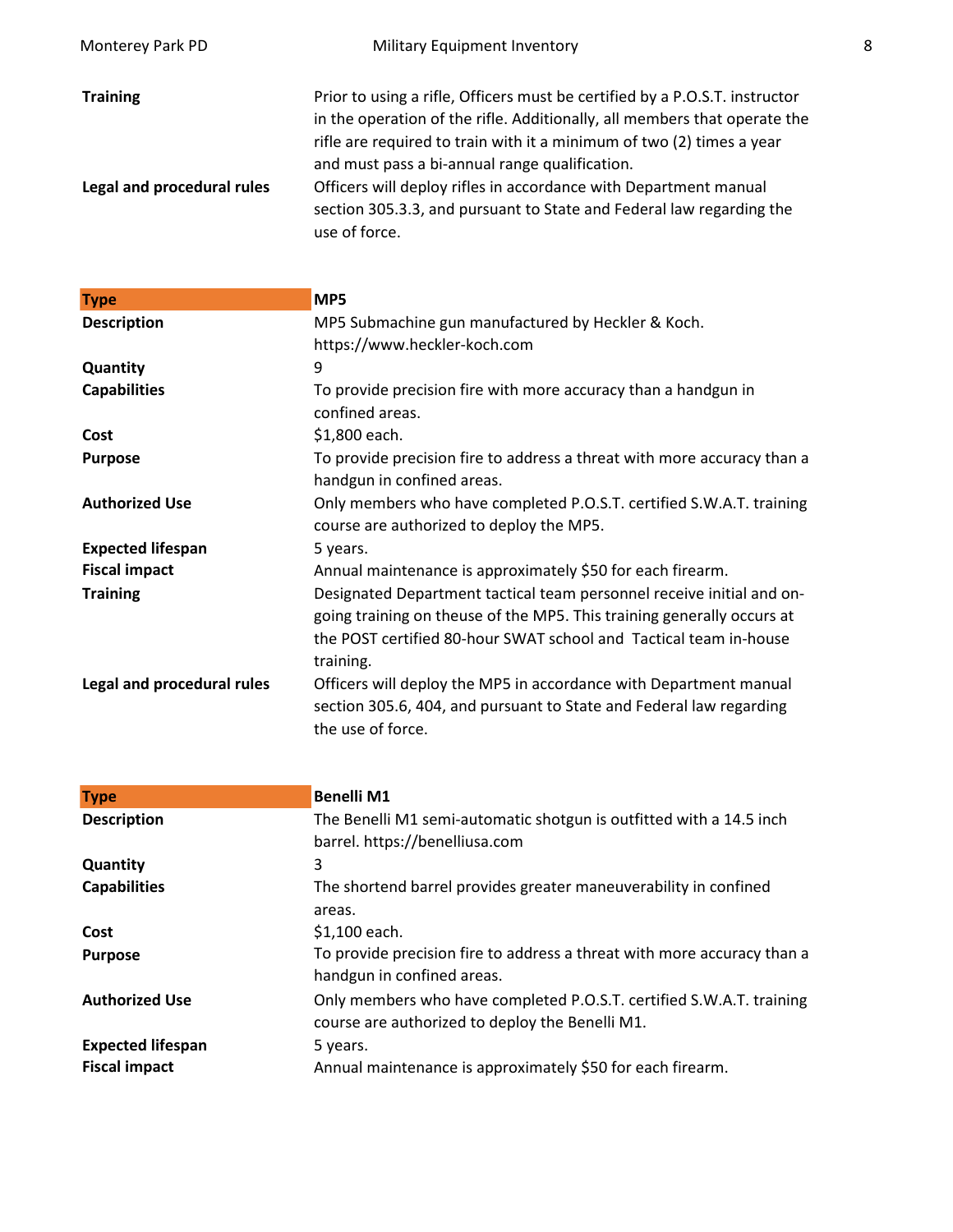| Monterey Park PD                              | Military Equipment Inventory                                                                                                                                                                                                                                                                                                                                                                              | 9 |
|-----------------------------------------------|-----------------------------------------------------------------------------------------------------------------------------------------------------------------------------------------------------------------------------------------------------------------------------------------------------------------------------------------------------------------------------------------------------------|---|
| <b>Training</b><br>Legal and procedural rules | Designated Department tactical team personnel receive initial and on-<br>going training on theuse of the MP5. This training generally occurs at<br>the POST certified 80-hour SWAT school and Tactical team in-house<br>training.<br>Officers will deploy the Benelli M1 in accordance with Department<br>manual section 305.6, 404, and pursuant to State and Federal law<br>regarding the use of force. |   |
| <b>Type</b>                                   | Remington 870 - 12 Gauge short barrel shotgun                                                                                                                                                                                                                                                                                                                                                             |   |
| <b>Description</b>                            | The Remington 870 - 12 Gauge shotgun is outfitted with a 14 inch<br>barrel. https://www.remarms.com                                                                                                                                                                                                                                                                                                       |   |
| Quantity<br><b>Capabilities</b>               | 12<br>The shortend barrel provides greater maneuverability in and out of the<br>confines of the police vehicle.                                                                                                                                                                                                                                                                                           |   |
| Cost                                          | \$450 each.                                                                                                                                                                                                                                                                                                                                                                                               |   |
| <b>Purpose</b>                                | To provide officers a larger firearm to address a threat with more<br>accuracy than a handgun.                                                                                                                                                                                                                                                                                                            |   |
| <b>Authorized Use</b>                         | Only those officers who have been trained in the use of Remington<br>870 are authorized to use them.                                                                                                                                                                                                                                                                                                      |   |
| <b>Expected lifespan</b>                      | \$1,500 - Bi-annual firearms training / qualification.                                                                                                                                                                                                                                                                                                                                                    |   |
| <b>Fiscal impact</b>                          | Annual maintenance is approximately \$50 for each firearm.                                                                                                                                                                                                                                                                                                                                                |   |
| <b>Training</b>                               | Department personnel receive initial and on-going in-house training on<br>the use of the Remington 870 12-gauge shotgun on a bi-annual basis.                                                                                                                                                                                                                                                             |   |
| Legal and procedural rules                    | Officers will deploy the Benelli M1 in accordance with Department<br>manual section 305 and pursuant to State and Federal law regarding<br>the use of force.                                                                                                                                                                                                                                              |   |
| <b>Type</b>                                   | <b>Noise Flash Diversionary Device (NFDD)</b>                                                                                                                                                                                                                                                                                                                                                             |   |
| <b>Description</b>                            | An NFDD is a less lethal munition. The NFDD used by the Department<br>is reloadable. The reloadable body is manufacturered by Defense<br>Technology. The NFDD is placed into a metal cylindrical shaped body<br>with ports. The metal cylindrical shaped body can be reused based on<br>the manufacturer's specifications. https://www.defense-<br>technology.com                                         |   |
| Quantity                                      | 12                                                                                                                                                                                                                                                                                                                                                                                                        |   |
| <b>Capabilities</b>                           | A non-bursting, non-fragmenting single use device that produces a<br>loud sound and bright light. Ideal for distracting dangerous suspects<br>during assaults, hostage rescue, room entry or other high-risk arrest<br>situations.                                                                                                                                                                        |   |
| Cost                                          | \$50 each.                                                                                                                                                                                                                                                                                                                                                                                                |   |
| <b>Purpose</b>                                | To produce brilliant light and loud sound to momentarily distract a<br>suspect or subject (6-8 seconds), to enhance the officers' ability to<br>safely contact and detain, or arrest.                                                                                                                                                                                                                     |   |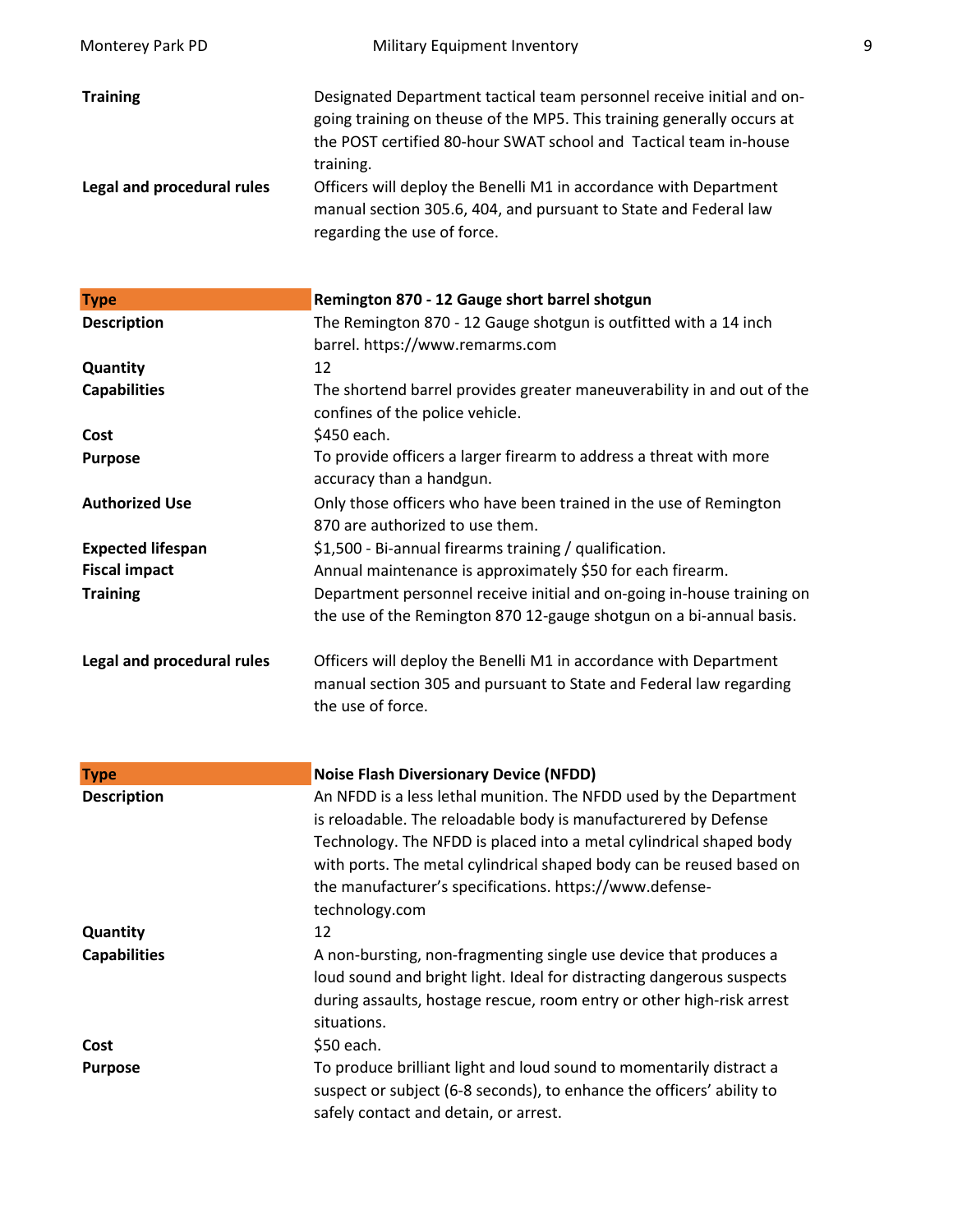| Monterey Park PD           | Military Equipment Inventory                                                                                                                                                                                                                                                                                                                                         | 10 |
|----------------------------|----------------------------------------------------------------------------------------------------------------------------------------------------------------------------------------------------------------------------------------------------------------------------------------------------------------------------------------------------------------------|----|
| <b>Authorized Use</b>      | Diversionary devices shall only be used by S.W.A.T. Operators who<br>have been trained in their proper use during hostage and barricaded<br>subject situations, high-risk warrant (search/arrest) services where<br>there may be extreme hazards to officers, or during other high-risk<br>situations where their use would enhance officer and community<br>safety. |    |
| <b>Expected lifespan</b>   | 5 years.                                                                                                                                                                                                                                                                                                                                                             |    |
| <b>Fiscal impact</b>       | No annual maintenance.                                                                                                                                                                                                                                                                                                                                               |    |
| <b>Training</b>            | Prior to use, S.R.T. Operators must attend diversionary device training<br>that is conducted by the manufacturer or P.O.S.T. certified instructors.                                                                                                                                                                                                                  |    |
| Legal and procedural rules | The Department will only utilize diversion devices for official law<br>enforcement purposes, pursuant to State and Federal law regarding<br>the use of force.                                                                                                                                                                                                        |    |
| <b>Type</b>                | <b>Noise Flash Diversionary Device (NFDD)</b>                                                                                                                                                                                                                                                                                                                        |    |
| <b>Description</b>         | The 7290-9-Flash Bang NFDD is a less lethal munition which delivers<br>nine noise and flash diversions on deployment. The 9-Bang NFDD used<br>by the Department is manufacturered by Combined Tactical Systems.<br>The NFDD has a multi-bang feature placed into a metal cylindrical<br>shaped body with ports. https://www.combinedsystems.com                      |    |
| Quantity                   | 12                                                                                                                                                                                                                                                                                                                                                                   |    |
| <b>Capabilities</b>        | A non-bursting, non-fragmenting single use device that produces a<br>loud sound and bright light. Ideal for distracting dangerous suspects<br>during assaults, hostage rescue, room entry or other high-risk arrest<br>situations.                                                                                                                                   |    |
| Cost                       | \$1,859 per quantity of 12.                                                                                                                                                                                                                                                                                                                                          |    |
| <b>Purpose</b>             | To produce brilliant light and loud sound to momentarily distract a<br>suspect or subject (6-8 seconds), to enhance the officers' ability to<br>safely contact and detain, or arrest.                                                                                                                                                                                |    |
| <b>Authorized Use</b>      | Used by SRT during rescue and high risk tactical situations.                                                                                                                                                                                                                                                                                                         |    |
| <b>Expected lifespan</b>   | 5 years.                                                                                                                                                                                                                                                                                                                                                             |    |
| <b>Fiscal impact</b>       | No annual maintenance.                                                                                                                                                                                                                                                                                                                                               |    |
| <b>Training</b>            | Prior to use, S.R.T. Operators must attend diversionary device training                                                                                                                                                                                                                                                                                              |    |
| Legal and procedural rules | that is conducted by the manufacturer or P.O.S.T. certified instructors.<br>The Department will only utilize diversion devices for official law<br>enforcement purposes, pursuant to State and Federal law regarding<br>the use of force.                                                                                                                            |    |
| <b>Type</b>                | <b>Pepperball Launcher</b>                                                                                                                                                                                                                                                                                                                                           |    |
| <b>Description</b>         | High-capacity, semi-automatic launcher designed to launch less than<br>lethal PepperBall projectiles which contain PAVA. PAVA, is an organic<br>compound and a capsaicinoid. Pepperball is for direct impact and area<br>saturation. https://www.pepperball.com                                                                                                      |    |
| Quantity                   | Two (2).                                                                                                                                                                                                                                                                                                                                                             |    |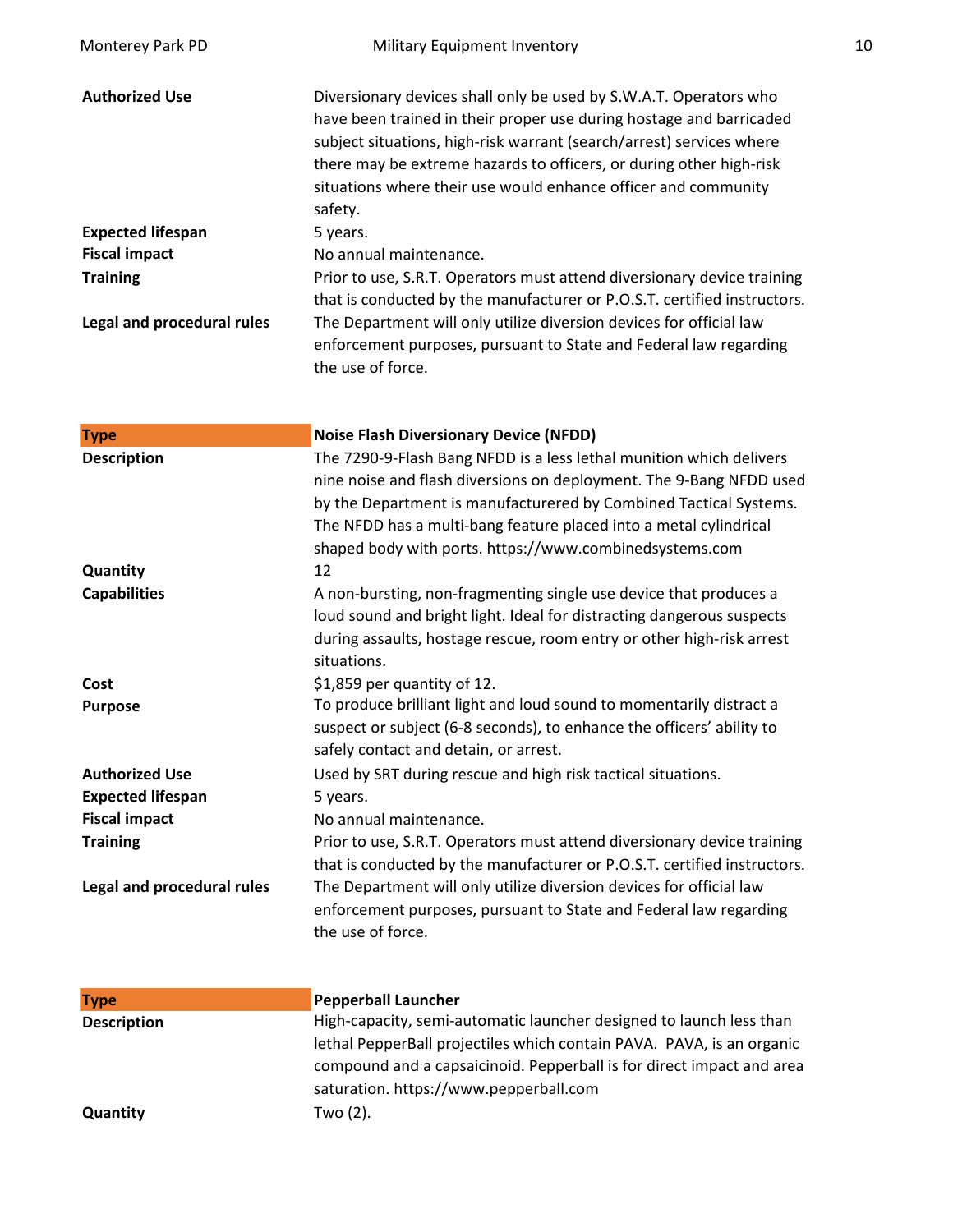| Monterey Park PD           | Military Equipment Inventory                                                                                                                                                                                                                                                                                                                              | 11 |
|----------------------------|-----------------------------------------------------------------------------------------------------------------------------------------------------------------------------------------------------------------------------------------------------------------------------------------------------------------------------------------------------------|----|
| <b>Capabilities</b>        | The pepperball launcher is a compressed-air powered launcher<br>designed to fire non-lethal PepperBall projectiles. The pepperball<br>launcher utilizes a hopper feed system contain the projectiles.                                                                                                                                                     |    |
| Cost                       | \$600 each.                                                                                                                                                                                                                                                                                                                                               |    |
| <b>Purpose</b>             | To de-escalate a situation and lower the potential for the use of lethal<br>force. Situations for use of the less lethal weapon systems may<br>include, but are not limited to, dangerous and/or combative<br>individuals, riot and civil unrest incidents, circumstances where a<br>tactical advantage can be obtained, and potentially vicious animals. |    |
| <b>Authorized Use</b>      | Only those officers who have been trained in the use of PepperBall<br>launchers are authorized to use them.                                                                                                                                                                                                                                               |    |
| <b>Expected lifespan</b>   | 5 years.<br>Annual maintenance is approximately \$50 for each PepperBall                                                                                                                                                                                                                                                                                  |    |
| <b>Fiscal impact</b>       | launcher.                                                                                                                                                                                                                                                                                                                                                 |    |
| <b>Training</b>            | Sworn members utilizing PepperBall launchers and projectiles are<br>trained in their use by the manufacturer or P.O.S.T. certified less lethal<br>and chemical agent instructors.                                                                                                                                                                         |    |
| Legal and procedural rules | Officers will deploy the PepperBall launcher in compliance with<br>Department Manual Section 302.7.2 and pursuant to State and Federal<br>law, including those regarding the use of force and in compliance with<br>Penal Code section 13652.                                                                                                             |    |

| <b>Type</b>              | <b>Chemical Agent and Smoke Canisters</b>                                 |
|--------------------------|---------------------------------------------------------------------------|
| <b>Description</b>       | CS gas, OC, and smoke are encased in metal devices by the                 |
|                          | manufacturer Defense Technology. CS gas, smoke and OC devices are         |
|                          | clearly marked and the manufacturer has developed different models        |
|                          | which vary in size and method of disbursement. Detailed information       |
|                          | on these products is available on the manufacturer's internet site.       |
|                          | Smoke is not a CS gas, or OC product. https://www.defense-                |
|                          | technology.com                                                            |
| Quantity                 | 24                                                                        |
| <b>Capabilities</b>      | Chemical agent canisters provide a high volume, continuous burn it        |
|                          | expels its payload in approximately 20-40 seconds.                        |
| Cost                     | \$47 each.                                                                |
| <b>Purpose</b>           | High volume, continuous burn it expels its payload in approximately 20-   |
|                          | 40 seconds. CS, OC, and smoke munitions are primarily used by             |
|                          | Department tactical team                                                  |
|                          | members for tactical operations. This supply is primarily maintained      |
|                          | for tactical purposes related to high risk, barricade and/or mobile field |
|                          | force situations. Smoke can also be used for concealment purposes         |
|                          | during tactical operations.                                               |
| <b>Authorized Use</b>    | Only officers who have received training from the manufacturer or         |
|                          | P.O.S.T. certification in the use of chemical agents are authorized to    |
|                          | use them.                                                                 |
| <b>Expected lifespan</b> | 5 years.                                                                  |
| <b>Fiscal impact</b>     | No annual maintenance.                                                    |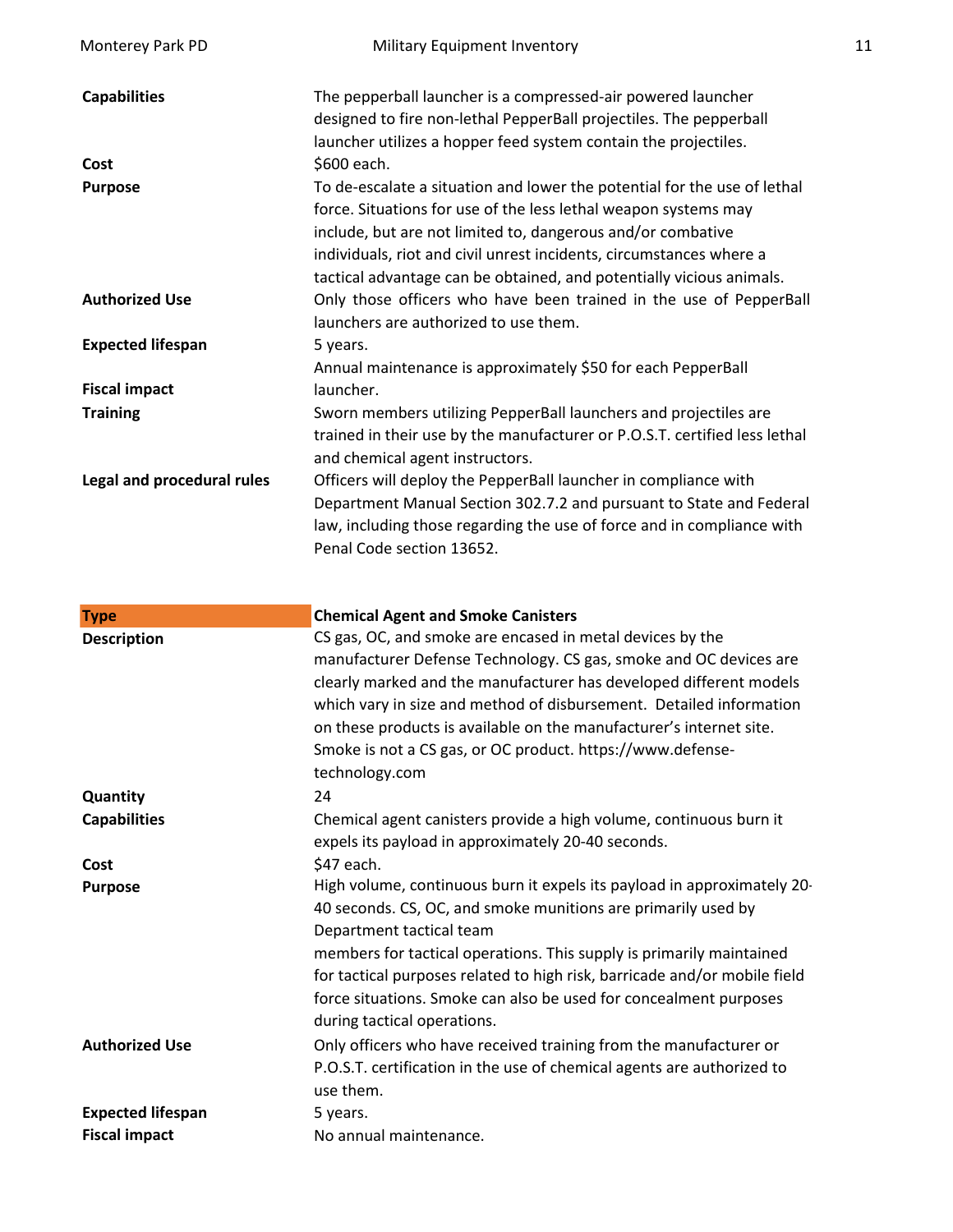| <b>Military Equipment Inventory</b>                                    | 12 |
|------------------------------------------------------------------------|----|
| Sworn members utilizing chemical agent canisters must be certified by  |    |
| P.O.S.T. less lethal and chemical agent instructors.                   |    |
| Officers will only deploy chemical agents in compliance with           |    |
| Department manual section 302.6 and pursuant to State and Federal      |    |
| law, including those regarding the use of force and in compliance with |    |
| Penal Code section 13652.                                              |    |
|                                                                        |    |

| <b>Type</b>                | 40 mm Launcher - Single                                                                                                                                                                                                                                                                                                                                        |
|----------------------------|----------------------------------------------------------------------------------------------------------------------------------------------------------------------------------------------------------------------------------------------------------------------------------------------------------------------------------------------------------------|
| <b>Description</b>         | The 40 mm LMT launcher by Defense Technology is a lightweight<br>single shot 40 MM launcher. The launcher comes equipped with a<br>picatinny rail mounting system with a bead sight which will accept a<br>wide array of enhanced optics or sighting systems. A sling can be<br>applied and used for carrying purposes. https://www/defense-<br>technology.com |
| Quantity                   | 21                                                                                                                                                                                                                                                                                                                                                             |
| <b>Capabilities</b>        | The 40 mm LMT launcher is used to deploy less than lethal munitions<br>for de-escalation of force.                                                                                                                                                                                                                                                             |
| Cost                       | \$914 each.                                                                                                                                                                                                                                                                                                                                                    |
| <b>Purpose</b>             | To limit the escalation of conflict and to decrease the potential use of<br>lethal force.                                                                                                                                                                                                                                                                      |
| <b>Authorized Use</b>      | Examples of situations where less lethal weapon systems may include<br>but are not limited to: Dangerous and/or combative individuals,<br>barricaded suspects, and aggressive animals.                                                                                                                                                                         |
| <b>Expected lifespan</b>   | 10 years.                                                                                                                                                                                                                                                                                                                                                      |
| <b>Fiscal impact</b>       | Annual maintenance is approximately \$20 for each launcher.                                                                                                                                                                                                                                                                                                    |
| <b>Training</b>            | Sworn members utilizing 40 mm launcher to deploy less than lethal<br>chemical agents or impact rounds are trained in their use by the<br>manufacturer or P.O.S.T. certified less lethal and chemical agent<br>instructors.                                                                                                                                     |
| Legal and procedural rules | Officers will deploy 40 mm impact and chemical agents in compliance<br>with Department manual section 302.9 and pursuant to State and<br>Federal Law regarding the use of force and in compliance with Penal<br>Code section 13652.                                                                                                                            |
| <b>Type</b>                | 40 mm Launcher - multi-shot                                                                                                                                                                                                                                                                                                                                    |
| <b>Description</b>         | The 40 mm multi-shot is capable of firing six rounds of munitions. The<br>40 mm multi-shot launcher is manufactured by Penn Arms. The<br>launcher comes equipped with a picatinny rail mounting system with a<br>bead sight which will accept a wide array of enhanced optics or<br>sighting systems. A sling can be applied and used for carrying             |

**Quantity**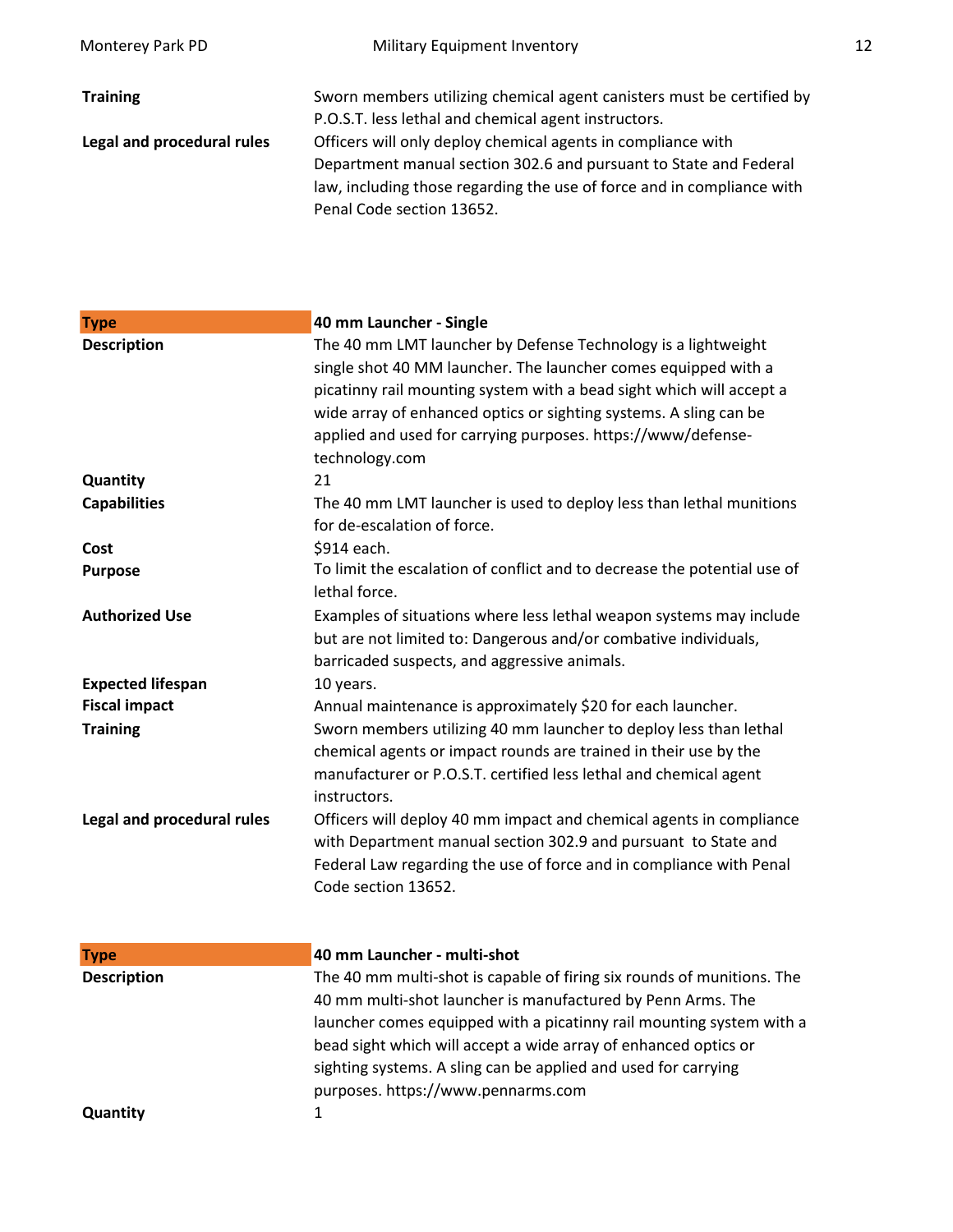| Monterey Park PD           | Military Equipment Inventory                                                                                                           | 13 |
|----------------------------|----------------------------------------------------------------------------------------------------------------------------------------|----|
| <b>Capabilities</b>        | The 40 mm launcher is used to deploy less than lethal munitions for de-<br>escalation of force.                                        |    |
| Cost                       | \$1,500                                                                                                                                |    |
| <b>Purpose</b>             | To limit the escalation of conflict and to decrease the potential use of<br>lethal force.                                              |    |
| <b>Authorized Use</b>      | Examples of situations where less lethal weapon systems may include<br>but are not limited to: Dangerous and/or combative individuals, |    |
| <b>Expected lifespan</b>   | 10 years.                                                                                                                              |    |
| <b>Fiscal impact</b>       | Annual maintenance is approximately \$20 for each launcher.                                                                            |    |
| <b>Training</b>            | Sworn members utilizing 40 mm launcher to deploy less than lethal                                                                      |    |
|                            | chemical agents or impact rounds are trained in their use by the                                                                       |    |
|                            | manufacturer or P.O.S.T. certified less lethal and chemical agent<br>instructors.                                                      |    |
| Legal and procedural rules | Officers will deploy 40 mm impact and chemical agents in compliance                                                                    |    |
|                            | with Department manual section 302.9 and pursuant to State and                                                                         |    |
|                            | Federal Law regarding the use of force and in compliance with Penal                                                                    |    |
|                            | Code section 13652.                                                                                                                    |    |
|                            |                                                                                                                                        |    |
|                            |                                                                                                                                        |    |
| <b>Type</b>                | 40 mm - Exact Impact munition                                                                                                          |    |
| <b>Description</b>         | The Exact Impact 40 mm round is a less than lethal munition                                                                            |    |
|                            | manufactured by Defense Technology. The projectile has a round                                                                         |    |
|                            |                                                                                                                                        |    |
|                            | plastic body and a blue colored sponge nose. https://defense-                                                                          |    |
|                            | technology.com                                                                                                                         |    |
| Quantity                   | 100                                                                                                                                    |    |
| <b>Capabilities</b>        | Minimum Safe Range 5 ft / 1.5 m                                                                                                        |    |
|                            | Maximum Effective Range 131 ft / 40 m                                                                                                  |    |
| Cost                       | \$19.25 each.                                                                                                                          |    |
| <b>Purpose</b>             | To limit the escalation of conflict and to decrease the potential use of                                                               |    |
|                            | lethal force.                                                                                                                          |    |
| <b>Authorized Use</b>      |                                                                                                                                        |    |
|                            | Examples of situations where less lethal weapon systems may include                                                                    |    |
|                            | but are not limited to: Dangerous and/or combative individuals,                                                                        |    |
|                            | barricaded suspects, and aggressive animals.                                                                                           |    |
| <b>Expected lifespan</b>   | 5 years.                                                                                                                               |    |
| <b>Fiscal impact</b>       | No annual maintainence.                                                                                                                |    |
| <b>Training</b>            | Sworn members utilizing 40 mm launcher to deploy less than lethal                                                                      |    |
|                            | chemical agents or impact rounds are trained in their use by the                                                                       |    |
|                            | manufacturer or P.O.S.T. certified less lethal and chemical agent                                                                      |    |
|                            | instructors.                                                                                                                           |    |
| Legal and procedural rules | Officers will deploy 40 mm impact and chemical agents in compliance                                                                    |    |
|                            | with Department manual section 302.9 and pursuant to State and                                                                         |    |
|                            | Federal Law regarding the use of force and in compliance with Penal<br>Code section 13652.                                             |    |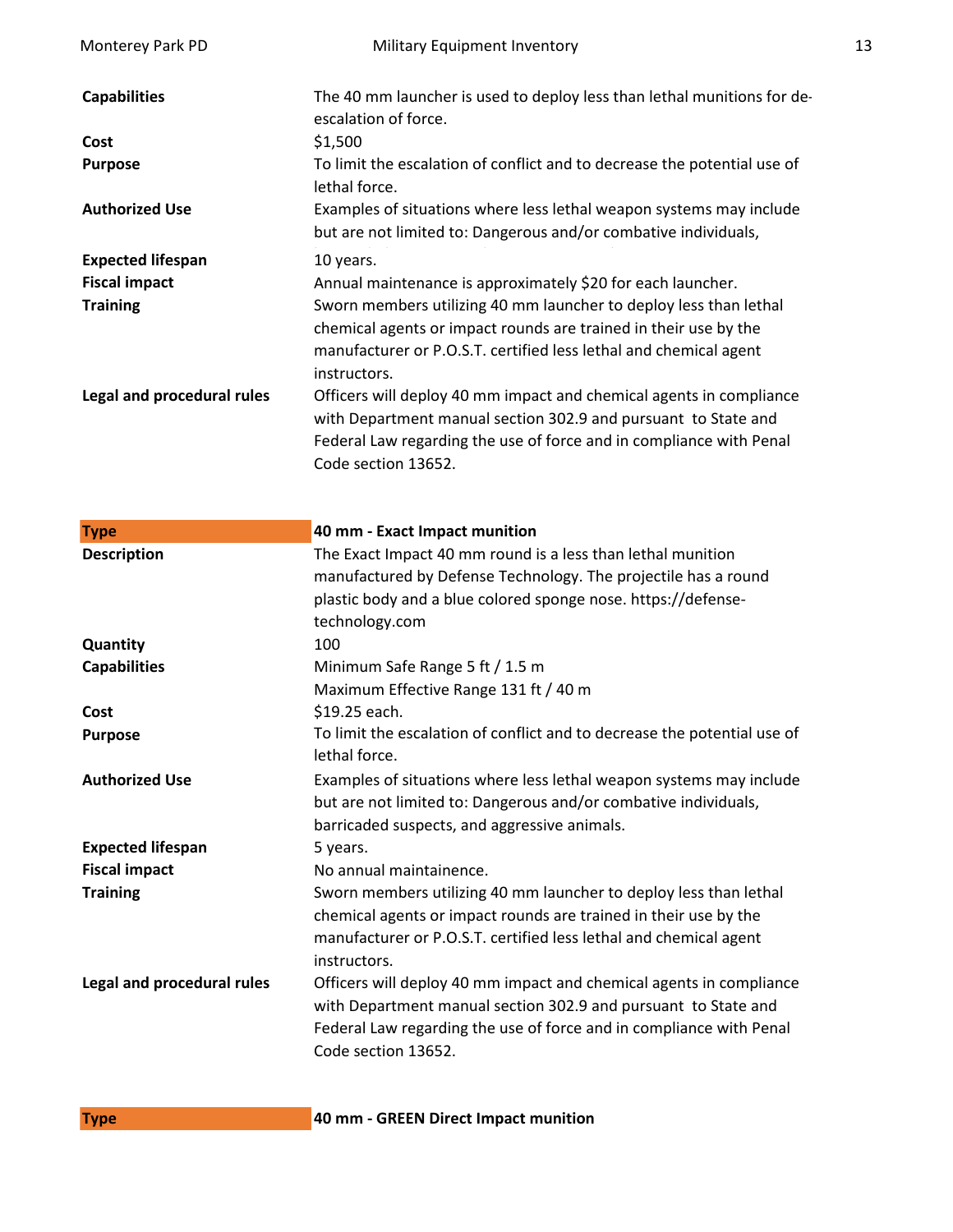| Monterey Park PD                                 | Military Equipment Inventory                                                                                                                                                                                                                                       | 14 |
|--------------------------------------------------|--------------------------------------------------------------------------------------------------------------------------------------------------------------------------------------------------------------------------------------------------------------------|----|
| <b>Description</b>                               | The 40 mm - Green crushable foam marking round is a less than lethal<br>munition manufactured by Defense Technology. The projectile has a<br>round plastic body and a green colored crushable foam nose.<br>https://defense-technology.com                         |    |
| Quantity                                         | 5                                                                                                                                                                                                                                                                  |    |
| <b>Capabilities</b>                              | Minimum Safe Range 5 ft / 1.5 m<br>Maximum Effective Range 131 ft / 40 m                                                                                                                                                                                           |    |
| Cost                                             | \$19.25 each.                                                                                                                                                                                                                                                      |    |
| <b>Purpose</b>                                   | To limit the escalation of conflict and to decrease the potential use of<br>lethal force.                                                                                                                                                                          |    |
| <b>Authorized Use</b>                            | Examples of situations where less lethal weapon systems may include<br>but are not limited to: Dangerous and/or combative individuals,<br>barricaded suspects, and aggressive animals.                                                                             |    |
| <b>Expected lifespan</b>                         | 5 years.                                                                                                                                                                                                                                                           |    |
| <b>Fiscal impact</b>                             | No annual maintainence.                                                                                                                                                                                                                                            |    |
| <b>Training</b>                                  | Sworn members utilizing 40 mm launcher to deploy less than lethal<br>chemical agents or impact rounds are trained in their use by the<br>manufacturer or P.O.S.T. certified less lethal and chemical agent<br>instructors.                                         |    |
| Legal and procedural rules                       | Officers will deploy 40 mm impact and chemical agents in compliance<br>with Department manual section 302.9 and pursuant to State and<br>Federal Law regarding the use of force and in compliance with Penal<br>Code section 13652.                                |    |
| <b>Type</b>                                      | 40 mm - ORANGE Direct Impact munition / OC                                                                                                                                                                                                                         |    |
| <b>Description</b>                               | The 40 mm - Orange crushable foam marking round with OC chemical<br>agent is a less than lethal munition manufactured by Defense<br>Technology. The projectile has a round plastic body and a orange<br>colored crushable foam nose. https://defense-techology.com |    |
| Quantity                                         | 10                                                                                                                                                                                                                                                                 |    |
| <b>Capabilities</b>                              | Minimum Safe Range 5 ft / 1.5 m<br>Maximum Effective Range 131 ft / 40 m                                                                                                                                                                                           |    |
| Cost                                             | \$25 each.                                                                                                                                                                                                                                                         |    |
| <b>Purpose</b>                                   |                                                                                                                                                                                                                                                                    |    |
| <b>Authorized Use</b>                            | To limit the escalation of conflict and to decrease the potential use of<br>lethal force.<br>Examples of situations where less lethal weapon systems may include                                                                                                   |    |
|                                                  | but are not limited to: Dangerous and/or combative individuals,<br>barricaded suspects, and aggressive animals.                                                                                                                                                    |    |
| <b>Expected lifespan</b><br><b>Fiscal impact</b> | 5 years.<br>No annual maintenance.                                                                                                                                                                                                                                 |    |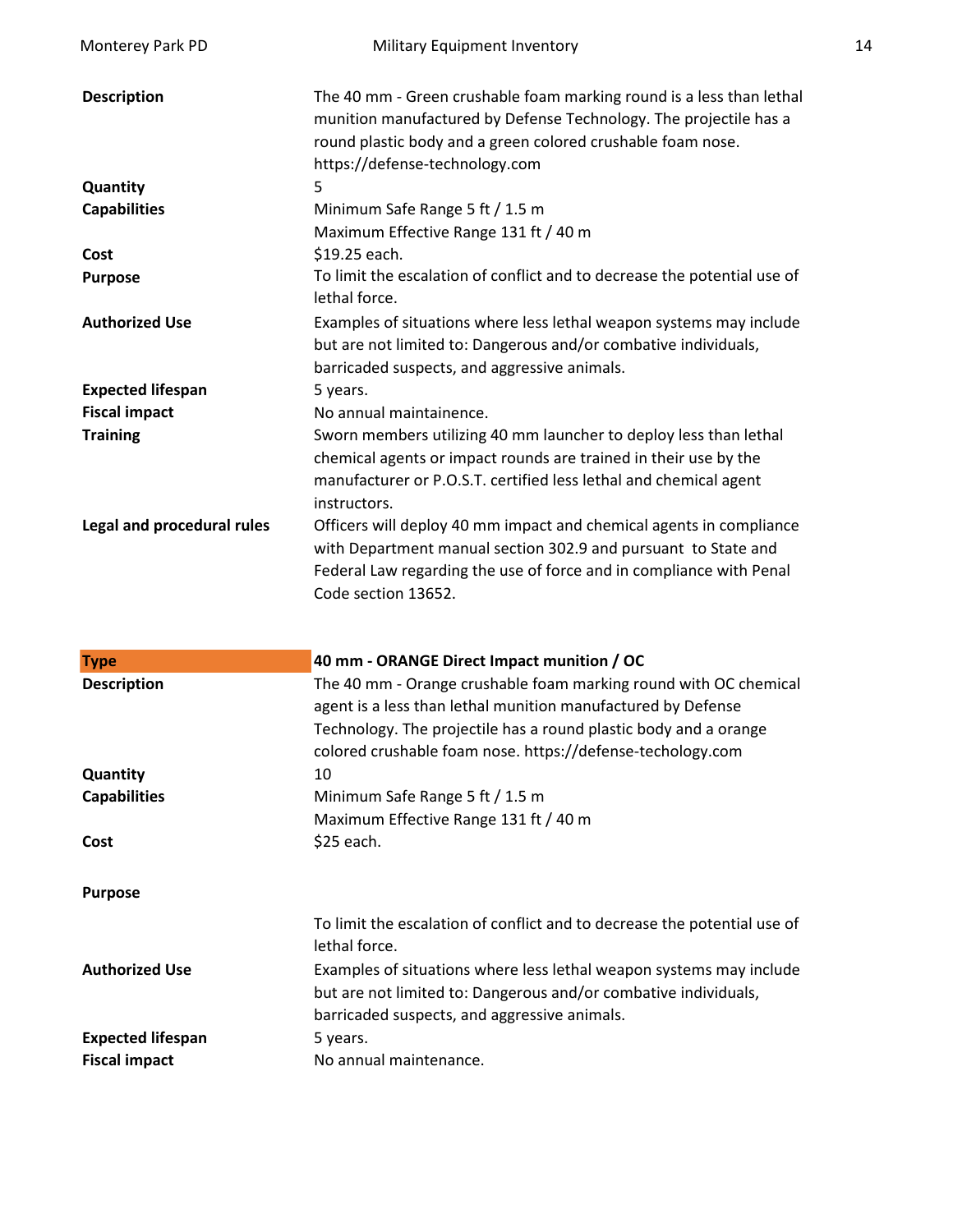| Monterey Park PD           | Military Equipment Inventory                                                                                                                                                                                                                                                                                                                                                                                                          | 15 |
|----------------------------|---------------------------------------------------------------------------------------------------------------------------------------------------------------------------------------------------------------------------------------------------------------------------------------------------------------------------------------------------------------------------------------------------------------------------------------|----|
| <b>Training</b>            | Sworn members utilizing 40 mm launcher to deploy less than lethal<br>chemical agents or impact rounds are trained in their use by the<br>manufacturer or P.O.S.T. certified less lethal and chemical agent<br>instructors.                                                                                                                                                                                                            |    |
| Legal and procedural rules | Officers will deploy 40 mm impact and chemical agents in compliance<br>with Department manual section 302.7, 302.9, and pursuant to State<br>and Federal Law regarding the use of force and in compliance with<br>Penal Code section 13652.                                                                                                                                                                                           |    |
| <b>Type</b>                | 40 mm - BLUE Direct Impact munition / CS                                                                                                                                                                                                                                                                                                                                                                                              |    |
| <b>Description</b>         | The 40 mm - Blue crushable foam marking round with CS chemical<br>agent is a less than lethal munition manufactured by Defense<br>Technology. The projectile has a round plastic body and a blue colored<br>crushable foam nose. https://www.defense-technology.com                                                                                                                                                                   |    |
| Quantity                   | 10                                                                                                                                                                                                                                                                                                                                                                                                                                    |    |
| <b>Capabilities</b>        | Minimum Safe Range 5 ft / 1.5 m<br>Maximum Effective Range 131 ft / 40 m                                                                                                                                                                                                                                                                                                                                                              |    |
| Cost                       | \$25 each.                                                                                                                                                                                                                                                                                                                                                                                                                            |    |
| <b>Purpose</b>             | To limit the escalation of conflict and to decrease the potential use of<br>lethal force.                                                                                                                                                                                                                                                                                                                                             |    |
| <b>Authorized Use</b>      | Examples of situations where less lethal weapon systems may include<br>but are not limited to: Dangerous and/or combative individuals,<br>barricaded suspects, and aggressive animals.                                                                                                                                                                                                                                                |    |
| <b>Expected lifespan</b>   | 5 years.                                                                                                                                                                                                                                                                                                                                                                                                                              |    |
| <b>Fiscal impact</b>       | No annual maintenance.                                                                                                                                                                                                                                                                                                                                                                                                                |    |
| <b>Training</b>            | Sworn members utilizing 40 mm launcher to deploy less than lethal<br>chemical agents or impact rounds are trained in their use by the<br>manufacturer or P.O.S.T. certified less lethal and chemical agent<br>instructors.                                                                                                                                                                                                            |    |
| Legal and procedural rules | Officers will deploy 40 mm impact and chemical agents in compliance<br>with Department manual section 302.6, 302.9, and pursuant to State<br>and Federal Law regarding the use of force and in compliance with<br>Penal Code section 13652.                                                                                                                                                                                           |    |
| <b>Type</b>                | 40 mm - Ferret CS delivery munition                                                                                                                                                                                                                                                                                                                                                                                                   |    |
| <b>Description</b>         | Defense Technology, Ferret 40MM Liquid Barricade Penetrator Round.<br>https://www.defense-technology.com                                                                                                                                                                                                                                                                                                                              |    |
| Quantity                   | 22                                                                                                                                                                                                                                                                                                                                                                                                                                    |    |
| <b>Capabilities</b>        | A less than lethal 40MM round used to penetrate barriers, such as<br>windows, hollow core doors, wallboard, and thin plywood. Upon<br>impacting the barrier, the nose cone ruptures and instantaneously<br>delivers a small amount of chemical agent inside of a structure or<br>vehicle. In a tactical deployment situation, the 40MM Ferret is<br>primarily used to dislodge barricaded subjects from confined areas.<br>\$23 each. |    |
| Cost                       |                                                                                                                                                                                                                                                                                                                                                                                                                                       |    |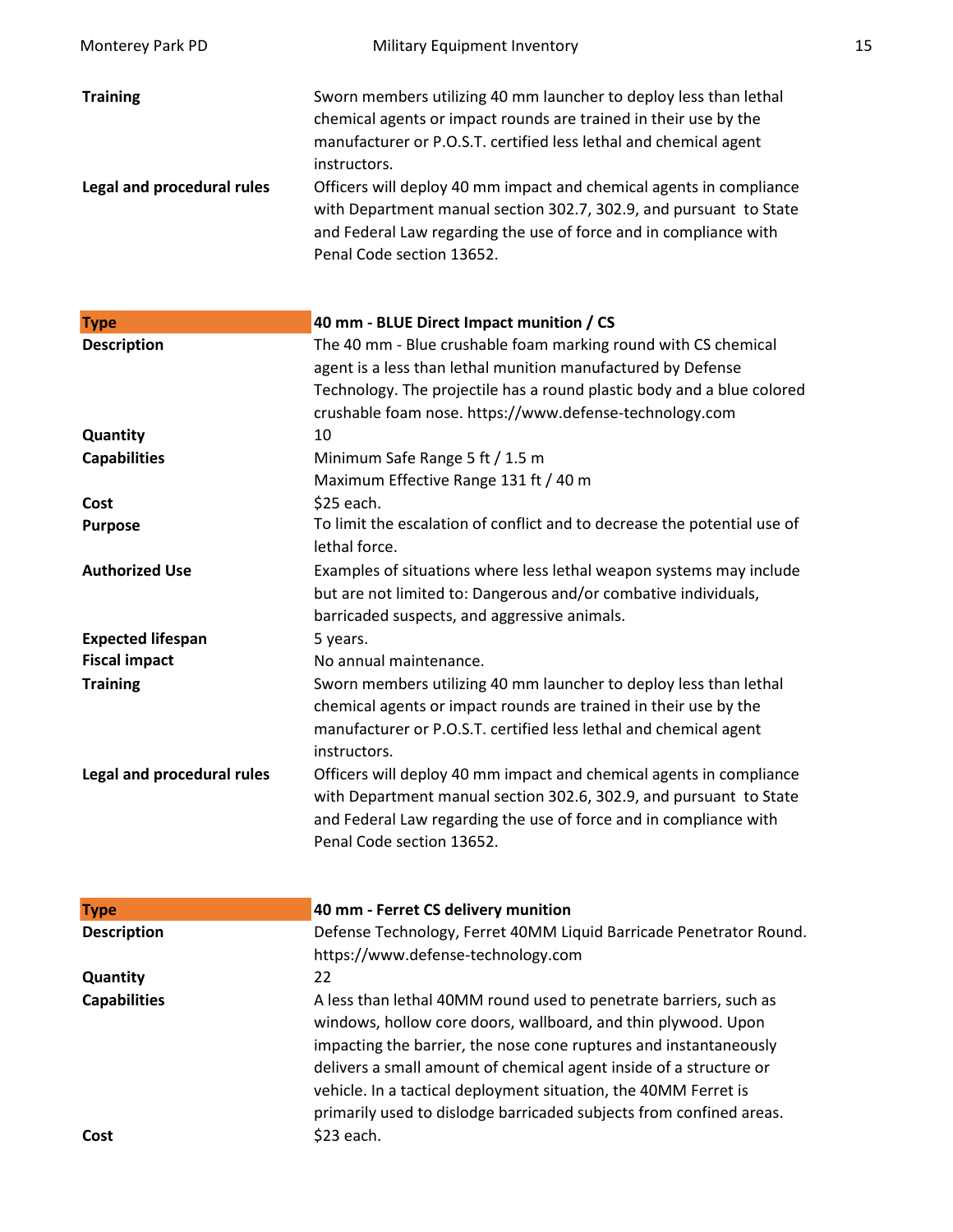| Monterey Park PD           | Military Equipment Inventory                                                                                                                                                                                                        | 16 |
|----------------------------|-------------------------------------------------------------------------------------------------------------------------------------------------------------------------------------------------------------------------------------|----|
| <b>Purpose</b>             | To limit the escalation of conflict and to decrease the potential use of<br>lethal force.                                                                                                                                           |    |
| <b>Authorized Use</b>      | Examples of situations where less lethal weapon systems may include<br>but are not limited to: Dangerous and/or combative individuals,<br>barricaded suspects, and aggressive animals.                                              |    |
| <b>Expected lifespan</b>   | 5 years.                                                                                                                                                                                                                            |    |
| <b>Fiscal impact</b>       | No annual maintenance.                                                                                                                                                                                                              |    |
| <b>Training</b>            | Sworn members utilizing 40 mm launcher to deploy less than lethal<br>chemical agents or impact rounds are trained in their use by the<br>manufacturer or P.O.S.T. certified less lethal and chemical agent<br>instructors.          |    |
| Legal and procedural rules | Officers will deploy 40 mm impact and chemical agents in compliance<br>with Department manual section 302.6 and pursuant to State and<br>Federal Law regarding the use of force and in compliance with Penal<br>Code section 13652. |    |

| <b>Type</b>                | 40 mm - Aerial Warning / Signal                                                                                                                                                                                                            |
|----------------------------|--------------------------------------------------------------------------------------------------------------------------------------------------------------------------------------------------------------------------------------------|
| <b>Description</b>         | The 40 mm aerial Warning/Signaling munitions is a less than lethal                                                                                                                                                                         |
|                            | munitions designed to produce a flash of light and sound.                                                                                                                                                                                  |
|                            | https://www.defense-technology.com                                                                                                                                                                                                         |
| Quantity                   | 10                                                                                                                                                                                                                                         |
| <b>Capabilities</b>        | The 40mm aerial Warning/Signaling munitions are less than lethal<br>munitions designed to produce 170 dB of sound, and 5 million                                                                                                           |
|                            | candelas of light. Each munition is manufactured to deflagrate at a set<br>distance and altitude and has the option of delivering irritant payloads.                                                                                       |
| Cost                       | \$25 each.                                                                                                                                                                                                                                 |
| <b>Purpose</b>             | To limit the escalation of conflict and to decrease the potential use of<br>lethal force.                                                                                                                                                  |
| <b>Authorized Use</b>      | Examples of situations where less lethal weapon systems may include<br>but are not limited to: Dangerous and/or combative individuals,<br>barricaded suspects, and aggressive animals.                                                     |
| <b>Expected lifespan</b>   | 5 years.                                                                                                                                                                                                                                   |
| <b>Fiscal impact</b>       | No annual maintenance.                                                                                                                                                                                                                     |
| <b>Training</b>            | Sworn members utilizing 40 mm launcher to deploy less than lethal<br>chemical agents or impact rounds are trained in their use by the<br>manufacturer or P.O.S.T. certified less lethal and chemical agent<br>instructors.                 |
| Legal and procedural rules | Officers will deploy 40 mm impact and chemical agents in compliance<br>with Department manual section 302.10, 404, and pursuant to State<br>and Federal Law regarding the use of force and in compliance with<br>Penal Code section 13652. |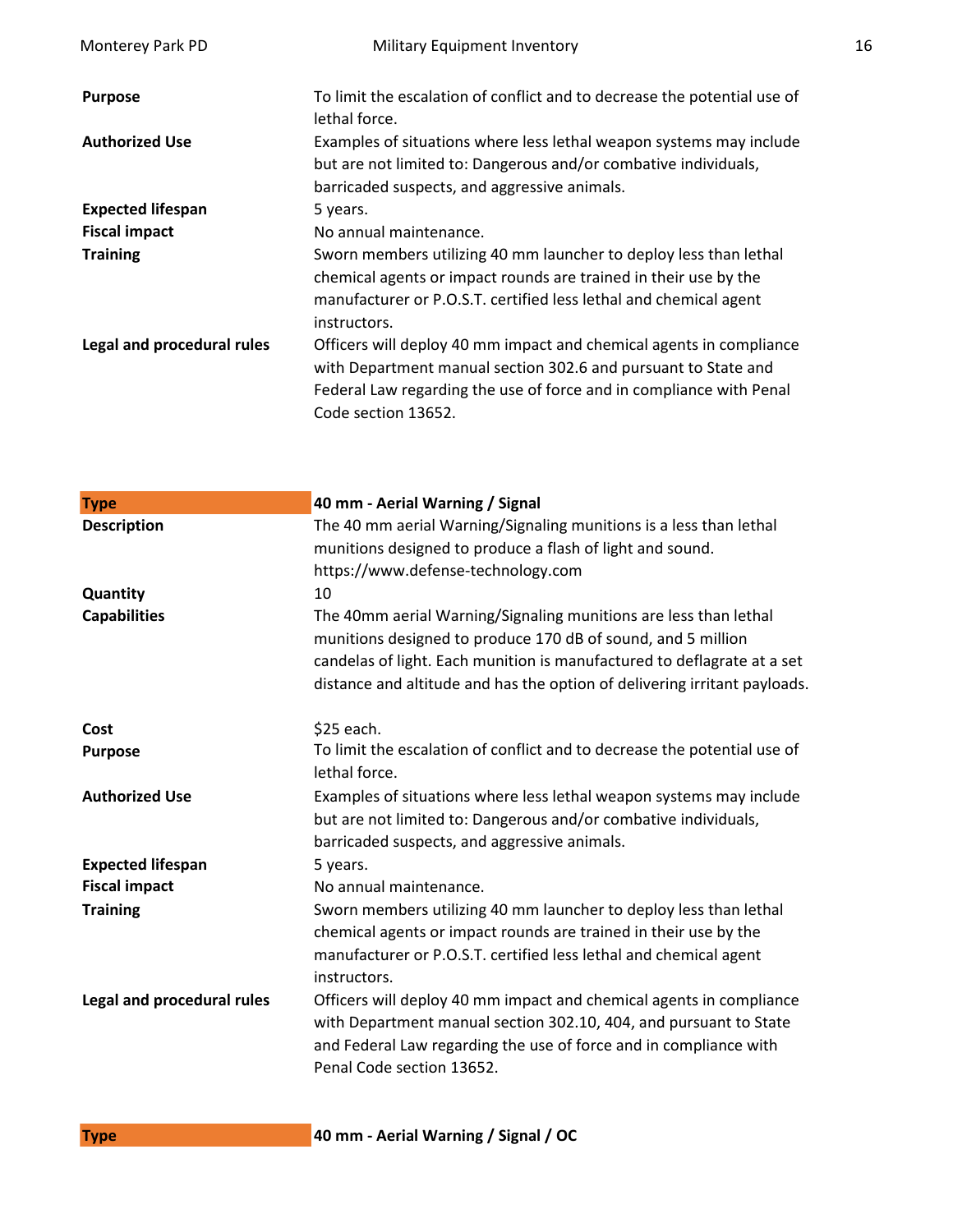| Monterey Park PD                                      | <b>Military Equipment Inventory</b>                                                                                                                                                                                                                                                                                                                                                                                                                                                                        | 17 |
|-------------------------------------------------------|------------------------------------------------------------------------------------------------------------------------------------------------------------------------------------------------------------------------------------------------------------------------------------------------------------------------------------------------------------------------------------------------------------------------------------------------------------------------------------------------------------|----|
| <b>Description</b><br>Quantity<br><b>Capabilities</b> | The 40 mm aerial Warning/Signaling munitions are less than lethal<br>munitions designed to produce a flash of light and sound. This<br>munition delivers OC irritant. https://www.defense-technology.com<br>10<br>The 40mm aerial Warning/Signaling munitions are less than lethal<br>munitions designed to produce 170 dB of sound, and 5 million<br>candelas of light. Each munition is manufactured to deflagrate at a set<br>distance and altitude and has the option of delivering irritant payloads. |    |
| Cost                                                  | \$25 each.                                                                                                                                                                                                                                                                                                                                                                                                                                                                                                 |    |
| <b>Purpose</b>                                        | To limit the escalation of conflict and to decrease the potential use of<br>lethal force.                                                                                                                                                                                                                                                                                                                                                                                                                  |    |
| <b>Authorized Use</b>                                 | Examples of situations where less lethal weapon systems may include<br>but are not limited to: Dangerous and/or combative individuals,<br>barricaded suspects, and aggressive animals.                                                                                                                                                                                                                                                                                                                     |    |
| <b>Expected lifespan</b>                              | 5 years.                                                                                                                                                                                                                                                                                                                                                                                                                                                                                                   |    |
| <b>Fiscal impact</b><br><b>Training</b>               | No annual maintenance.<br>Sworn members utilizing 40 mm launcher to deploy less than lethal<br>chemical agents or impact rounds are trained in their use by the<br>manufacturer or P.O.S.T. certified less lethal and chemical agent<br>instructors.                                                                                                                                                                                                                                                       |    |
| Legal and procedural rules                            | Officers will deploy 40 mm impact and chemical agents in compliance<br>with Department manual section 302.7, 302.8, 302.9, 302.10, 404, and<br>pursuant to State and Federal Law regarding the use of force and in<br>compliance with Penal Code section 13652.                                                                                                                                                                                                                                            |    |
| <b>Type</b>                                           | 40 mm - Aerial Warning / Signal / CS                                                                                                                                                                                                                                                                                                                                                                                                                                                                       |    |
| <b>Description</b>                                    | The 40 mm aerial Warning/Signaling munitions are less than lethal<br>munitions designed to produce a flash of light and sound. This<br>munition delivers CS irritant. https://www.defense-technology.com                                                                                                                                                                                                                                                                                                   |    |
| Quantity                                              | 8                                                                                                                                                                                                                                                                                                                                                                                                                                                                                                          |    |
| <b>Capabilities</b>                                   | The 40mm aerial Warning/Signaling munitions are less than lethal<br>munitions designed to produce 170 dB of sound, and 5 million<br>candelas of light. Each munition is manufactured to deflagrate at a set<br>distance and altitude and has the option of delivering irritant payloads.                                                                                                                                                                                                                   |    |
| Cost                                                  | \$25 each.                                                                                                                                                                                                                                                                                                                                                                                                                                                                                                 |    |
| <b>Purpose</b>                                        | To limit the escalation of conflict and to decrease the potential use of<br>lethal force.                                                                                                                                                                                                                                                                                                                                                                                                                  |    |
| <b>Authorized Use</b>                                 | Examples of situations where less lethal weapon systems may include<br>but are not limited to: Dangerous and/or combative individuals,<br>barricaded suspects, and aggressive animals.                                                                                                                                                                                                                                                                                                                     |    |
| <b>Expected lifespan</b><br><b>Fiscal impact</b>      | 5 years.<br>No annual maintenance.                                                                                                                                                                                                                                                                                                                                                                                                                                                                         |    |